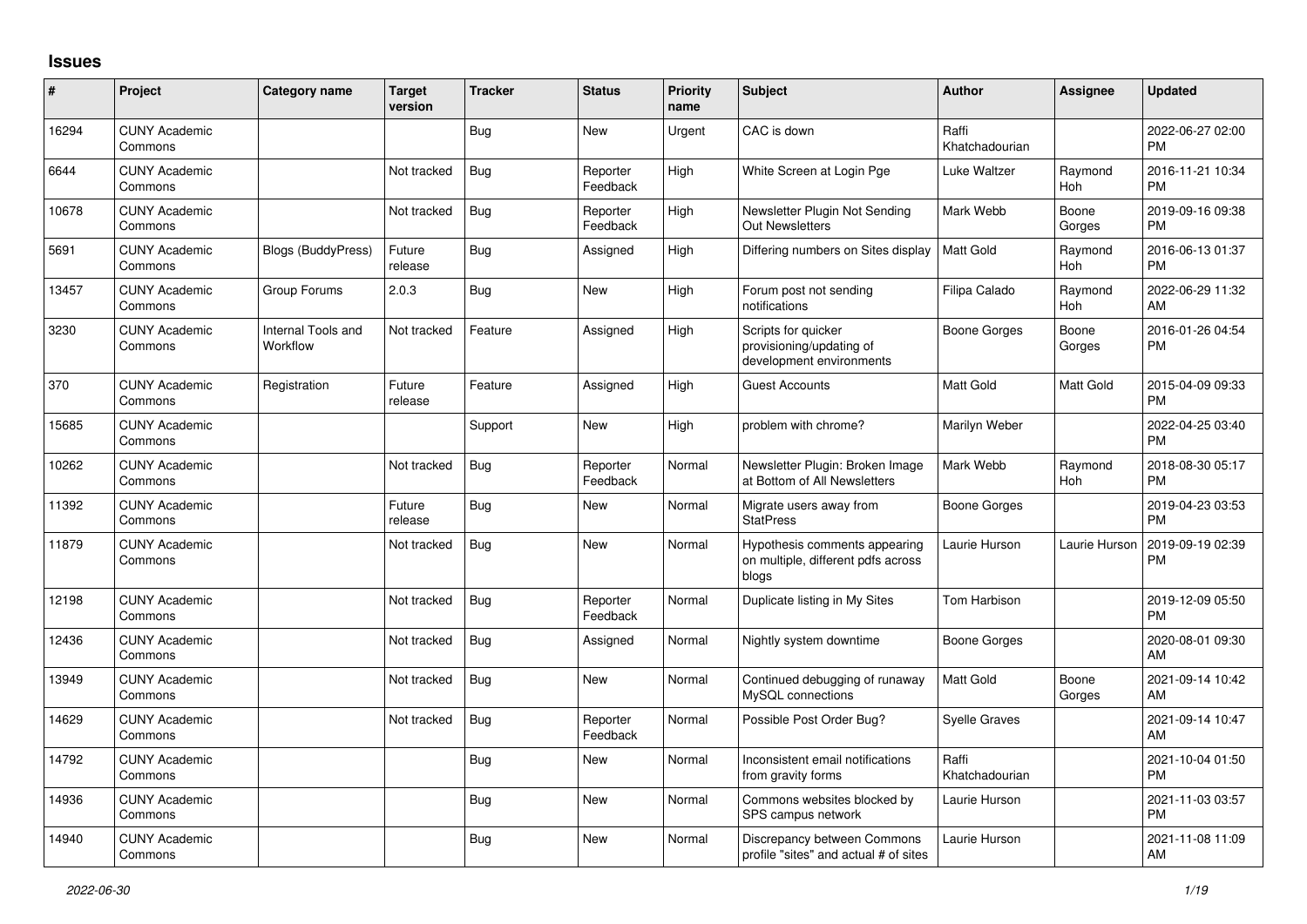| #     | Project                         | <b>Category name</b>       | <b>Target</b><br>version | <b>Tracker</b> | <b>Status</b>        | <b>Priority</b><br>name | <b>Subject</b>                                                                             | <b>Author</b>        | <b>Assignee</b>     | <b>Updated</b>                |
|-------|---------------------------------|----------------------------|--------------------------|----------------|----------------------|-------------------------|--------------------------------------------------------------------------------------------|----------------------|---------------------|-------------------------------|
| 15757 | <b>CUNY Academic</b><br>Commons |                            |                          | Bug            | <b>New</b>           | Normal                  | Members # do not match                                                                     | Laurie Hurson        |                     | 2022-03-30 04:52<br><b>PM</b> |
| 16307 | <b>CUNY Academic</b><br>Commons |                            |                          | <b>Bug</b>     | <b>New</b>           | Normal                  | Add brief messaging to<br>accept/decline group membership<br>requests                      | <b>Matt Gold</b>     | Boone<br>Gorges     | 2022-06-27 06:13<br><b>PM</b> |
| 16318 | <b>CUNY Academic</b><br>Commons |                            |                          | Bug            | New                  | Normal                  | Unable to Access block editor or<br>embed YouTube videos in new<br>pages, in one site only | <b>Syelle Graves</b> |                     | 2022-06-29 02:24<br><b>PM</b> |
| 8992  | <b>NYCDH Community</b><br>Site  |                            |                          | <b>Bug</b>     | Assigned             | Normal                  | Multiple RBE error reports                                                                 | <b>Matt Gold</b>     | Raymond<br>Hoh      | 2017-12-11 05:43<br><b>PM</b> |
| 4972  | <b>CUNY Academic</b><br>Commons | Analytics                  | Not tracked              | Bug            | <b>New</b>           | Normal                  | <b>Newsletter Analytics</b>                                                                | Stephen Real         | Matt Gold           | 2015-12-09 12:54<br><b>PM</b> |
| 7022  | <b>CUNY Academic</b><br>Commons | Announcements              | Future<br>release        | Bug            | <b>New</b>           | Normal                  | Sitewide announcements should<br>be displayed on, and dismissable<br>from, mapped domains  | Boone Gorges         | Boone<br>Gorges     | 2018-03-22 10:18<br>AM        |
| 11243 | <b>CUNY Academic</b><br>Commons | BuddyPress (misc)          | Future<br>release        | Bug            | <b>New</b>           | Normal                  | Audit bp-custom.php                                                                        | Raymond Hoh          | Raymond<br>Hoh      | 2022-04-26 11:59<br>AM        |
| 9060  | <b>CUNY Academic</b><br>Commons | Commons In A Box           | Not tracked              | Bug            | Hold                 | Normal                  | Problems with CBox image library<br>/ upload                                               | Lisa Rhody           | Raymond<br>Hoh      | 2018-01-10 03:26<br><b>PM</b> |
| 11556 | <b>CUNY Academic</b><br>Commons | Courses                    | Not tracked              | <b>Bug</b>     | Reporter<br>Feedback | Normal                  | Instructor name given in course<br>listina                                                 | <b>Tom Harbison</b>  |                     | 2019-06-25 04:12<br><b>PM</b> |
| 12438 | <b>CUNY Academic</b><br>Commons | Courses                    | Not tracked              | Bug            | New                  | Normal                  | Site appearing twice                                                                       | Laurie Hurson        | Boone<br>Gorges     | 2020-02-18 01:34<br><b>PM</b> |
| 16199 | <b>CUNY Academic</b><br>Commons | Directories                | 2.0.3                    | <b>Bug</b>     | <b>New</b>           | Normal                  | Removed "Semester" Filter from<br><b>Courses Directory</b>                                 | Laurie Hurson        | Boone<br>Gorges     | 2022-06-29 11:32<br>AM        |
| 14496 | <b>CUNY Academic</b><br>Commons | Domain Mapping             | Future<br>release        | <b>Bug</b>     | <b>New</b>           | Normal                  | Mapped domain SSO uses<br>third-party cookies                                              | Raymond Hoh          | Raymond<br>Hoh      | 2021-05-24 04:03<br><b>PM</b> |
| 9979  | <b>CUNY Academic</b><br>Commons | <b>Email Notifications</b> | Not tracked              | Bug            | Reporter<br>Feedback | Normal                  | Reports of slow email activation<br>emails                                                 | Matt Gold            | Boone<br>Gorges     | 2018-08-29 09:40<br><b>PM</b> |
| 4438  | <b>CUNY Academic</b><br>Commons | Events                     | Future<br>release        | Bug            | Assigned             | Normal                  | Events Calendar - Export<br><b>Recurring Events</b>                                        | scott voth           | Daniel Jones        | 2016-05-23 04:25<br><b>PM</b> |
| 5317  | <b>CUNY Academic</b><br>Commons | Group Blogs                | Not tracked              | Bug            | Reporter<br>Feedback | Normal                  | Notifications of New Post Didn't<br>Come                                                   | Luke Waltzer         | Samantha<br>Raddatz | 2016-03-21 10:41<br><b>PM</b> |
| 5268  | <b>CUNY Academic</b><br>Commons | Group Forums               | Future<br>release        | Bug            | Assigned             | Normal                  | Long-time to post to multiple<br>groups                                                    | Luke Waltzer         | Daniel Jones        | 2016-09-07 06:31<br><b>PM</b> |
| 7928  | <b>CUNY Academic</b><br>Commons | Group Forums               | Not tracked              | <b>Bug</b>     | <b>New</b>           | Normal                  | Duplicate Forum post                                                                       | Luke Waltzer         | Raymond<br>Hoh      | 2017-04-11 09:27<br><b>PM</b> |
| 9835  | <b>CUNY Academic</b><br>Commons | Group Forums               | Future<br>release        | <b>Bug</b>     | Assigned             | Normal                  | add a "like" function?                                                                     | Marilyn Weber        | <b>Erik Trainer</b> | 2018-06-05 01:49<br><b>PM</b> |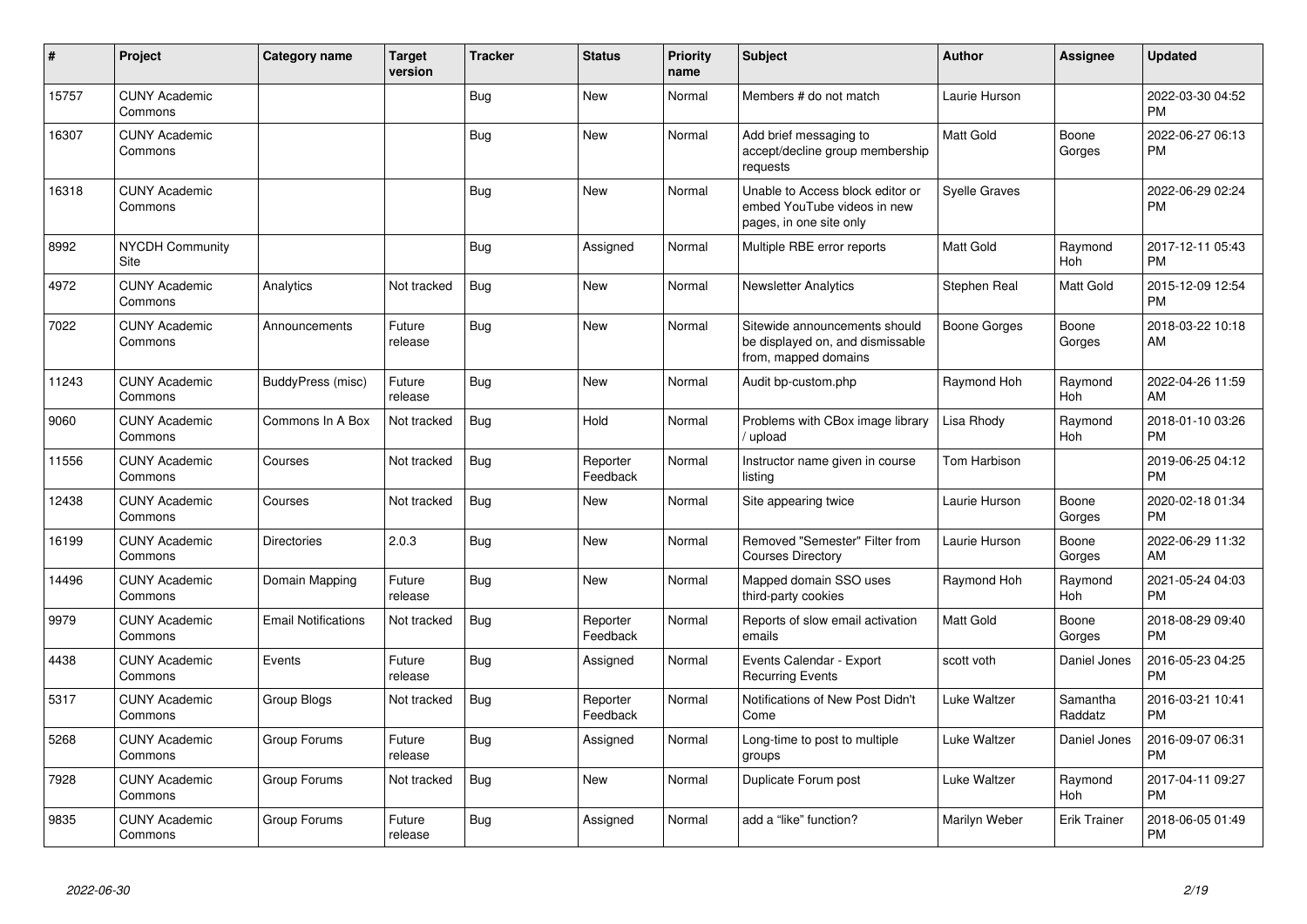| $\pmb{\#}$ | <b>Project</b>                  | <b>Category name</b>    | <b>Target</b><br>version | <b>Tracker</b> | <b>Status</b>        | <b>Priority</b><br>name | <b>Subject</b>                                                              | <b>Author</b>           | Assignee            | <b>Updated</b>                |
|------------|---------------------------------|-------------------------|--------------------------|----------------|----------------------|-------------------------|-----------------------------------------------------------------------------|-------------------------|---------------------|-------------------------------|
| 13328      | <b>CUNY Academic</b><br>Commons | Group Forums            | Not tracked              | <b>Bug</b>     | Reporter<br>Feedback | Normal                  | cross-posting in two related<br>groups                                      | Marilyn Weber           | Raymond<br>Hoh      | 2020-09-15 10:39<br><b>PM</b> |
| 3419       | <b>CUNY Academic</b><br>Commons | Group Invitations       | 1.6.14                   | Bug            | Testing<br>Required  | Normal                  | Neatening the display of<br>messages on group requests                      | Matt Gold               | Boone<br>Gorges     | 2014-09-01 09:29<br><b>PM</b> |
| 6995       | <b>CUNY Academic</b><br>Commons | Home Page               | Not tracked              | Bug            | Assigned             | Normal                  | member filter on homepage not<br>workina                                    | <b>Matt Gold</b>        | Raymond<br>Hoh      | 2016-12-11 09:46<br><b>PM</b> |
| 8440       | <b>CUNY Academic</b><br>Commons | Onboarding              | Not tracked              | <b>Bug</b>     | <b>New</b>           | Normal                  | Create Test Email Accounts for<br><b>Onboarding Project</b>                 | Stephen Real            | Stephen Real        | 2017-08-01 09:49<br><b>PM</b> |
| 10794      | <b>CUNY Academic</b><br>Commons | Performance             | Not tracked              | Bug            | New                  | Normal                  | Memcached connection<br>occasionally breaks                                 | Boone Gorges            | Boone<br>Gorges     | 2018-12-06 03:30<br><b>PM</b> |
| 14908      | <b>CUNY Academic</b><br>Commons | Performance             |                          | Bug            | New                  | Normal                  | Stale object cache on cdev                                                  | Raymond Hoh             | Boone<br>Gorges     | 2021-12-07 09:45<br>AM        |
| 15242      | <b>CUNY Academic</b><br>Commons | Performance             | Not tracked              | <b>Bug</b>     | Reporter<br>Feedback | Normal                  | Slugist site                                                                | Raffi<br>Khatchadourian | Boone<br>Gorges     | 2022-02-07 11:14<br>AM        |
| 5827       | <b>CUNY Academic</b><br>Commons | <b>Public Portfolio</b> | Future<br>release        | Bug            | Assigned             | Normal                  | Academic Interests square bracket<br>links not working                      | scott voth              | Chris Stein         | 2016-08-11 11:59<br><b>PM</b> |
| 6671       | <b>CUNY Academic</b><br>Commons | Reply By Email          | Not tracked              | Bug            | Assigned             | Normal                  | "Post too often" RBE error<br>message                                       | Matt Gold               | Raymond<br>Hoh      | 2016-11-11 09:55<br>AM        |
| 8991       | <b>CUNY Academic</b><br>Commons | Reply By Email          | Not tracked              | <b>Bug</b>     | Hold                 | Normal                  | RBE duplicate email message<br>issue                                        | Matt Gold               | Raymond<br>Hoh      | 2018-02-18 08:53<br><b>PM</b> |
| 13430      | <b>CUNY Academic</b><br>Commons | Reply By Email          | Not tracked              | <b>Bug</b>     | <b>New</b>           | Normal                  | Delay in RBE                                                                | Luke Waltzer            | Raymond<br>Hoh      | 2020-10-13 11:16<br>AM        |
| 16177      | <b>CUNY Academic</b><br>Commons | Reply By Email          |                          | <b>Bug</b>     | <b>New</b>           | Normal                  | Switch to Inbound mode for RBE                                              | Raymond Hoh             | Raymond<br>Hoh      | 2022-05-30 04:32<br><b>PM</b> |
| 13331      | <b>CUNY Academic</b><br>Commons | Site cloning            | Future<br>release        | Bug            | New                  | Normal                  | Combine Site Template and Clone   Boone Gorges<br>operations                |                         | Jeremy Felt         | 2021-11-19 12:39<br><b>PM</b> |
| 5282       | <b>CUNY Academic</b><br>Commons | Social Paper            | Future<br>release        | Bug            | New                  | Normal                  | Replying via email directs to paper<br>but not individual comment.          | Marilyn Weber           | Raymond<br>Hoh      | 2016-03-02 01:48<br><b>PM</b> |
| 5488       | <b>CUNY Academic</b><br>Commons | Social Paper            | Future<br>release        | Bug            | <b>New</b>           | Normal                  | Add a "last edited by" field to<br>Social Paper group directories           | Boone Gorges            |                     | 2016-04-21 10:05<br><b>PM</b> |
| 7663       | <b>CUNY Academic</b><br>Commons | Social Paper            | Future<br>release        | Bug            | <b>New</b>           | Normal                  | Social Paper notifications not<br>formatted correctly on secondary<br>sites | Boone Gorges            | Boone<br>Gorges     | 2018-04-16 03:52<br><b>PM</b> |
| 7981       | <b>CUNY Academic</b><br>Commons | Social Paper            | Future<br>release        | Bug            | <b>New</b>           | Normal                  | Social Paper comments should<br>not go to spam                              | Luke Waltzer            | Boone<br>Gorges     | 2018-04-16 03:52<br><b>PM</b> |
| 4661       | <b>CUNY Academic</b><br>Commons | <b>User Experience</b>  | Future<br>release        | <b>Bug</b>     | Assigned             | Normal                  | <b>Simplify Events text</b>                                                 | Matt Gold               | Samantha<br>Raddatz | 2015-10-02 09:06<br><b>PM</b> |
| 14483      | <b>CUNY Academic</b><br>Commons | WordPress - Media       | Not tracked              | Bug            | Reporter<br>Feedback | Normal                  | Wordpress PDF Embed Stopped<br>Working after JITP Media Clone               | Patrick DeDauw          | Boone<br>Gorges     | 2021-05-20 01:51<br><b>PM</b> |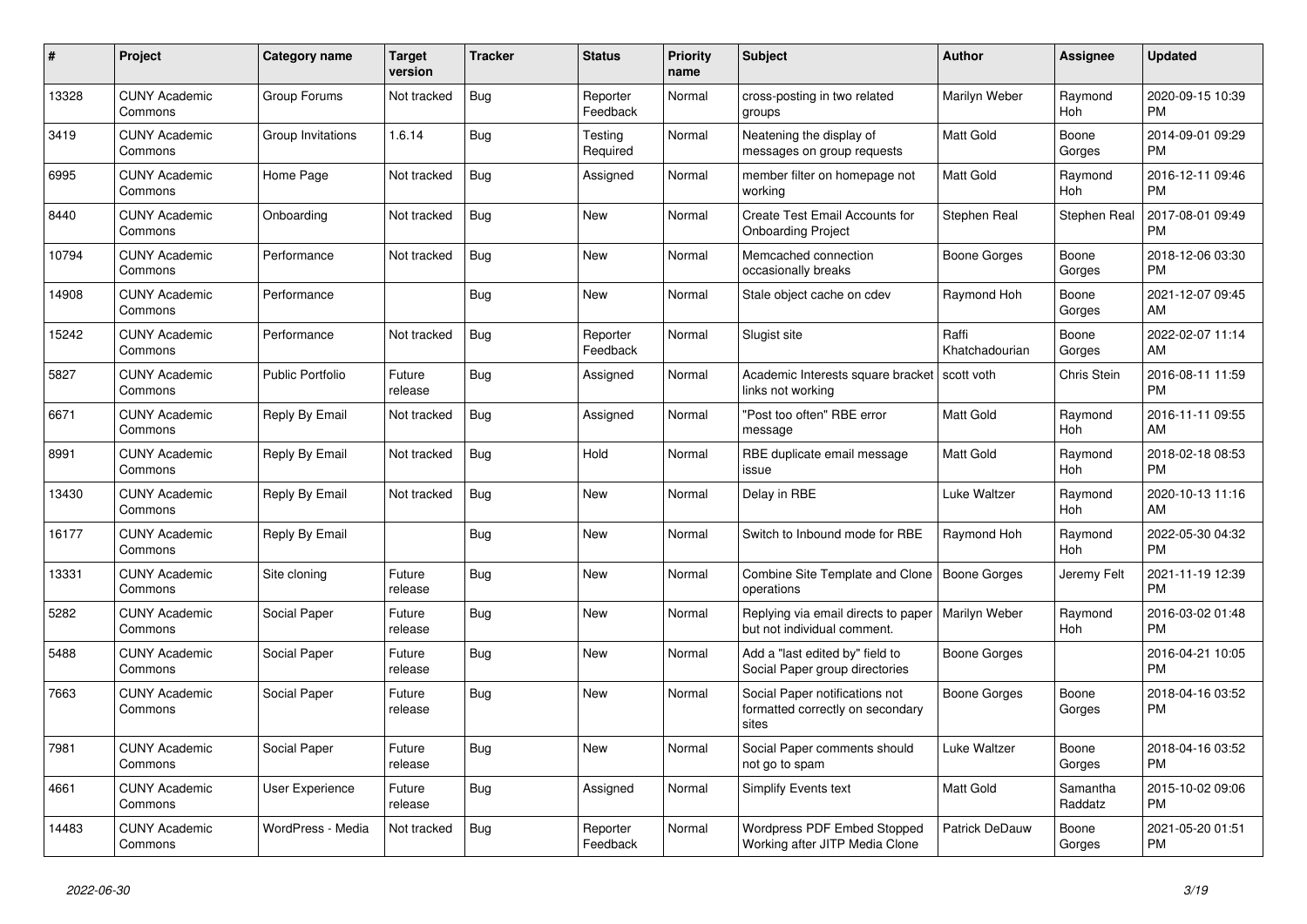| #     | Project                         | Category name            | <b>Target</b><br>version | <b>Tracker</b> | <b>Status</b>        | <b>Priority</b><br>name | Subject                                                                                                      | Author                  | <b>Assignee</b>   | <b>Updated</b>                |
|-------|---------------------------------|--------------------------|--------------------------|----------------|----------------------|-------------------------|--------------------------------------------------------------------------------------------------------------|-------------------------|-------------------|-------------------------------|
| 2167  | <b>CUNY Academic</b><br>Commons | WordPress (misc)         | Future<br>release        | Bug            | Assigned             | Normal                  | CAC-Livestream Plugin Issues                                                                                 | Michael Smith           | Dominic<br>Giglio | 2015-01-02 03:06<br><b>PM</b> |
| 4388  | <b>CUNY Academic</b><br>Commons | WordPress (misc)         | Future<br>release        | Bug            | Assigned             | Normal                  | Repeated request for<br>authentication.                                                                      | Alice.Lynn<br>McMichael | Raymond<br>Hoh    | 2015-08-11 07:35<br><b>PM</b> |
| 6755  | <b>CUNY Academic</b><br>Commons | WordPress (misc)         | Future<br>release        | Bug            | New                  | Normal                  | Cannot Deactivate Plugin                                                                                     | Laura Kane              |                   | 2016-11-16 01:12<br>PM        |
| 9346  | <b>CUNY Academic</b><br>Commons | WordPress (misc)         | Not tracked              | Bug            | <b>New</b>           | Normal                  | Clone cetls.bmcc.cuny.edu for<br>development                                                                 | Owen Roberts            | Raymond<br>Hoh    | 2018-03-06 05:35<br><b>PM</b> |
| 10040 | <b>CUNY Academic</b><br>Commons | WordPress (misc)         | Not tracked              | Bug            | Reporter<br>Feedback | Normal                  | User doesn't see full list of themes                                                                         | Matt Gold               | Boone<br>Gorges   | 2018-07-25 10:12<br>AM        |
| 11024 | <b>CUNY Academic</b><br>Commons | WordPress (misc)         | Future<br>release        | Bug            | New                  | Normal                  | Subsites should not show "you<br>should update your .htaccess<br>now" notice after permalink setting<br>save | <b>Boone Gorges</b>     |                   | 2019-01-28 01:35<br><b>PM</b> |
| 14113 | <b>CUNY Academic</b><br>Commons | WordPress (misc)         | Future<br>release        | Bug            | Hold                 | Normal                  | Block Editor Not Working on this<br>page - Json error                                                        | scott voth              | Boone<br>Gorges   | 2021-03-05 11:01<br>AM        |
| 16245 | <b>CUNY Academic</b><br>Commons | WordPress (misc)         |                          | Bug            | Reporter<br>Feedback | Normal                  | Save Button missing on<br>WordPress Profile page                                                             | scott voth              | Raymond<br>Hoh    | 2022-06-16 03:09<br><b>PM</b> |
| 16255 | <b>CUNY Academic</b><br>Commons | WordPress (misc)         |                          | Bug            | New                  | Normal                  | Need to define 'MULTISITE'<br>constant in wp-config.php                                                      | Raymond Hoh             |                   | 2022-06-19 09:31<br>AM        |
| 3691  | <b>CUNY Academic</b><br>Commons | <b>WordPress Plugins</b> | Future<br>release        | Bug            | <b>New</b>           | Normal                  | <b>WPMU Domain Mapping</b><br>Debugging on cdev                                                              | Raymond Hoh             | Matt Gold         | 2014-12-12 09:04<br>AM        |
| 3939  | <b>CUNY Academic</b><br>Commons | <b>WordPress Plugins</b> | Future<br>release        | Bug            | Hold                 | Normal                  | Activity stream support for<br>Co-Authors Plus plugin                                                        | Raymond Hoh             | Raymond<br>Hoh    | 2015-11-09 06:13<br><b>PM</b> |
| 9289  | <b>CUNY Academic</b><br>Commons | <b>WordPress Plugins</b> | Future<br>release        | Bug            | Reporter<br>Feedback | Normal                  | Email Users Plugin                                                                                           | Laurie Hurson           | Boone<br>Gorges   | 2018-10-24 12:34<br><b>PM</b> |
| 9515  | <b>CUNY Academic</b><br>Commons | <b>WordPress Plugins</b> | Not tracked              | Bug            | Reporter<br>Feedback | Normal                  | Text to Speech plugin - "More<br>Slowly" checkbox not working                                                | scott voth              | Boone<br>Gorges   | 2018-06-13 02:26<br><b>PM</b> |
| 9926  | <b>CUNY Academic</b><br>Commons | <b>WordPress Plugins</b> | Future<br>release        | Bug            | New                  | Normal                  | twitter-mentions-as-comments<br>cron jobs can run long                                                       | <b>Boone Gorges</b>     | Boone<br>Gorges   | 2018-10-24 12:34<br><b>PM</b> |
| 11120 | <b>CUNY Academic</b><br>Commons | <b>WordPress Plugins</b> | Not tracked              | Bug            | Reporter<br>Feedback | Normal                  | Events Manager Events Not<br>Showing Up                                                                      | Mark Webb               |                   | 2019-02-27 04:10<br><b>PM</b> |
| 11415 | <b>CUNY Academic</b><br>Commons | <b>WordPress Plugins</b> | Not tracked              | Bug            | Reporter<br>Feedback | Normal                  | Blog Subscriptions in Jetpack                                                                                | Laurie Hurson           |                   | 2019-05-14 10:34<br>AM        |
| 11649 | <b>CUNY Academic</b><br>Commons | <b>WordPress Plugins</b> | 2.0.3                    | Bug            | In Progress          | Normal                  | CC license displayed on every<br>page                                                                        | Gina Cherry             | Raymond<br>Hoh    | 2022-06-29 11:32<br>AM        |
| 12573 | <b>CUNY Academic</b><br>Commons | <b>WordPress Plugins</b> | Future<br>release        | <b>Bug</b>     | New                  | Normal                  | CommentPress Core Issues                                                                                     | scott voth              |                   | 2020-03-24 04:32<br><b>PM</b> |
| 14987 | <b>CUNY Academic</b><br>Commons | <b>WordPress Plugins</b> | Future<br>release        | <b>Bug</b>     | New                  | Normal                  | Elementor update causes<br>database freeze-up                                                                | Boone Gorges            | Boone<br>Gorges   | 2021-11-29 12:02<br><b>PM</b> |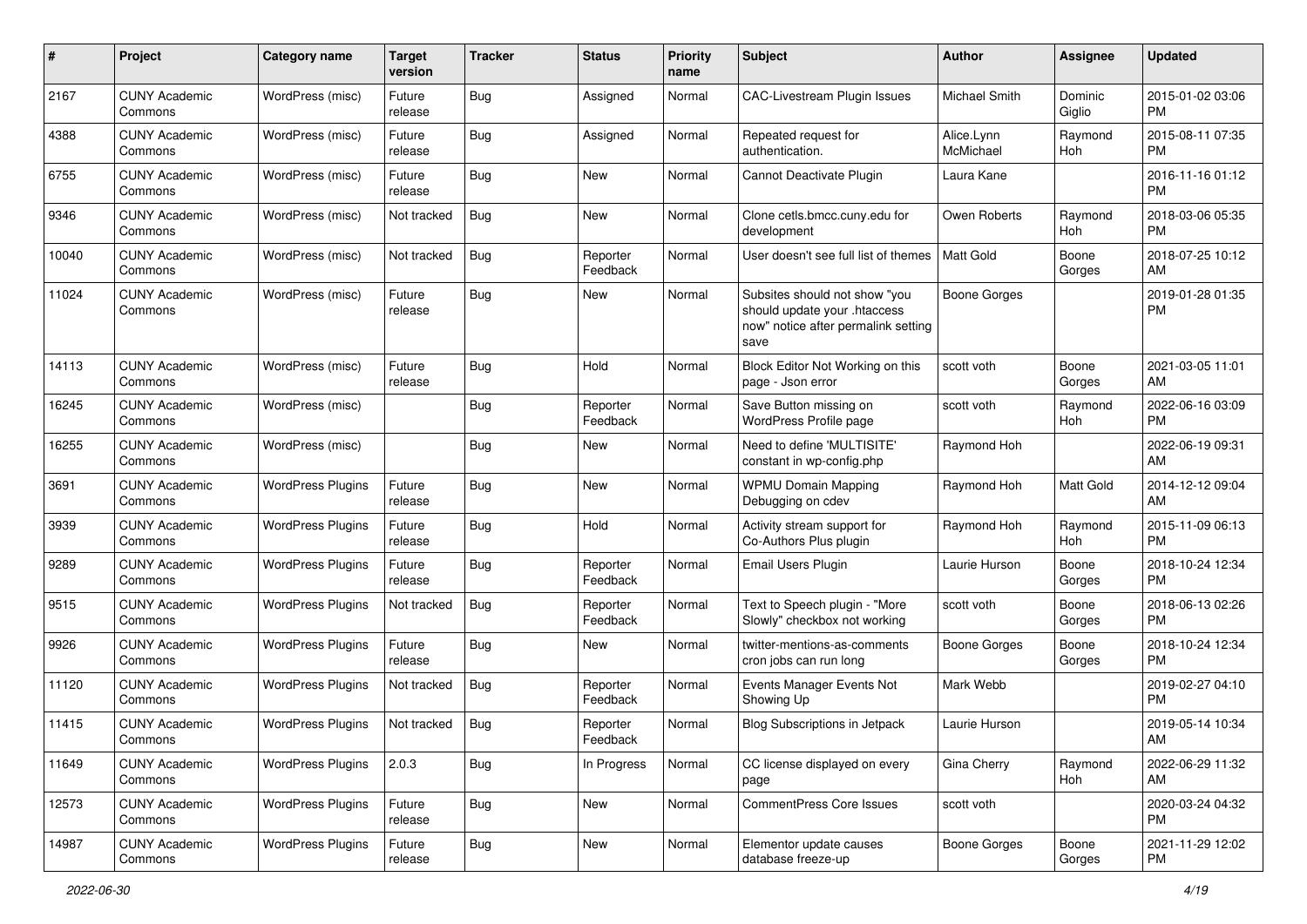| #     | Project                         | Category name            | <b>Target</b><br>version | <b>Tracker</b> | <b>Status</b>        | <b>Priority</b><br>name | <b>Subject</b>                                                                                                                               | <b>Author</b>           | <b>Assignee</b>    | <b>Updated</b>                |
|-------|---------------------------------|--------------------------|--------------------------|----------------|----------------------|-------------------------|----------------------------------------------------------------------------------------------------------------------------------------------|-------------------------|--------------------|-------------------------------|
| 15516 | <b>CUNY Academic</b><br>Commons | <b>WordPress Plugins</b> |                          | <b>Bug</b>     | Reporter<br>Feedback | Normal                  | Can't publish or save draft of post<br>on wordpress.com                                                                                      | Raffi<br>Khatchadourian | Raymond<br>Hoh     | 2022-03-02 05:52<br><b>PM</b> |
| 16319 | <b>CUNY Academic</b><br>Commons | <b>WordPress Plugins</b> | 2.0.3                    | Bug            | New                  | Normal                  | Request for Events Calendar Pro<br>5.14.2 update                                                                                             | Raymond Hoh             | Raymond<br>Hoh     | 2022-06-29 03:24<br><b>PM</b> |
| 10769 | <b>CUNY Academic</b><br>Commons | <b>WordPress Themes</b>  | Not tracked              | Bug            | Reporter<br>Feedback | Normal                  | 2011 Theme Sidebar                                                                                                                           | Mark Webb               |                    | 2018-12-04 04:09<br><b>PM</b> |
| 12360 | <b>CUNY Academic</b><br>Commons | <b>WordPress Themes</b>  | Not tracked              | Bug            | Reporter<br>Feedback | Normal                  | site just says "DANTE We are<br>currently in maintenance mode,<br>please check back shortly."                                                | Marilyn Weber           |                    | 2020-02-04 12:13<br><b>PM</b> |
| 7828  | <b>CUNY Academic</b><br>Commons |                          | Not tracked              | Feature        | Assigned             | Normal                  | Theme Assessment 2017                                                                                                                        | Margaret Galvan         | Margaret<br>Galvan | 2017-05-02 10:41<br><b>PM</b> |
| 8837  | <b>CUNY Academic</b><br>Commons |                          | Not tracked              | Feature        | Assigned             | Normal                  | Create a form to request info from<br>people requesting premium<br>themes and plugins                                                        | Matt Gold               | Marilyn<br>Weber   | 2017-11-14 03:35<br><b>PM</b> |
| 9908  | <b>CUNY Academic</b><br>Commons |                          | Not tracked              | Feature        | New                  | Normal                  | Is it possible to send email<br>updates to users (or an email<br>address not on the list) for only a<br>single page AFTER being<br>prompted? | <b>Michael Shields</b>  | scott voth         | 2018-06-11 01:34<br><b>PM</b> |
| 10368 | <b>CUNY Academic</b><br>Commons |                          | Future<br>release        | Feature        | Assigned             | Normal                  | Use ORCID data to populate<br>academic profile page                                                                                          | Stephen Francoeur       | Boone<br>Gorges    | 2018-09-25 01:53<br><b>PM</b> |
| 11131 | <b>CUNY Academic</b><br>Commons |                          | Future<br>release        | Feature        | Reporter<br>Feedback | Normal                  | Image Annotation Plugins                                                                                                                     | Laurie Hurson           |                    | 2019-02-26 11:33<br>AM        |
| 11517 | <b>CUNY Academic</b><br>Commons |                          | Not tracked              | Feature        | Assigned             | Normal                  | wp-accessibility plugin should not<br>strip 'target=" blank" by default                                                                      | <b>Boone Gorges</b>     | Laurie Hurson      | 2019-09-24 09:57<br>AM        |
| 12911 | <b>CUNY Academic</b><br>Commons |                          | Not tracked              | Feature        | New                  | Normal                  | Block access to xmlrpc.php based<br>on User-Agent                                                                                            | <b>Boone Gorges</b>     | Boone<br>Gorges    | 2020-06-09 05:12<br><b>PM</b> |
| 14394 | <b>CUNY Academic</b><br>Commons |                          | Not tracked              | Feature        | <b>New</b>           | Normal                  | Commons News Site - redesign                                                                                                                 | scott voth              | scott voth         | 2021-09-14 10:46<br>AM        |
| 15613 | <b>CUNY Academic</b><br>Commons |                          | 2.0.3                    | Feature        | Reporter<br>Feedback | Normal                  | Adding "Passster" plugin                                                                                                                     | Laurie Hurson           |                    | 2022-06-29 11:32<br>AM        |
| 15883 | <b>CUNY Academic</b><br>Commons |                          | 2.1.0                    | Feature        | New                  | Normal                  | Release BPGES update                                                                                                                         | <b>Boone Gorges</b>     | Boone<br>Gorges    | 2022-05-26 10:39<br>AM        |
| 15923 | <b>CUNY Academic</b><br>Commons |                          | Not tracked              | Feature        | Reporter<br>Feedback | Normal                  | <b>Bellows Plugin Adjustments</b>                                                                                                            | Laurie Hurson           |                    | 2022-04-20 10:10<br>AM        |
| 16092 | <b>CUNY Academic</b><br>Commons |                          | Future<br>release        | Feature        | Hold                 | Normal                  | Don't show main site in Site<br>search results                                                                                               | <b>Boone Gorges</b>     | Boone<br>Gorges    | 2022-05-17 03:12<br><b>PM</b> |
| 16290 | <b>CUNY Academic</b><br>Commons |                          |                          | Feature        | Reporter<br>Feedback | Normal                  | Add Table Of Contents Block<br>plug-in                                                                                                       | Raffi<br>Khatchadourian |                    | 2022-06-24 10:26<br>AM        |
| 2571  | NYCDH Community<br>Site         |                          |                          | Feature        | Assigned             | Normal                  | Add Google custom search box to<br>homepage                                                                                                  | Mark Newton             | Raymond<br>Hoh     | 2013-05-18 07:49<br>PM        |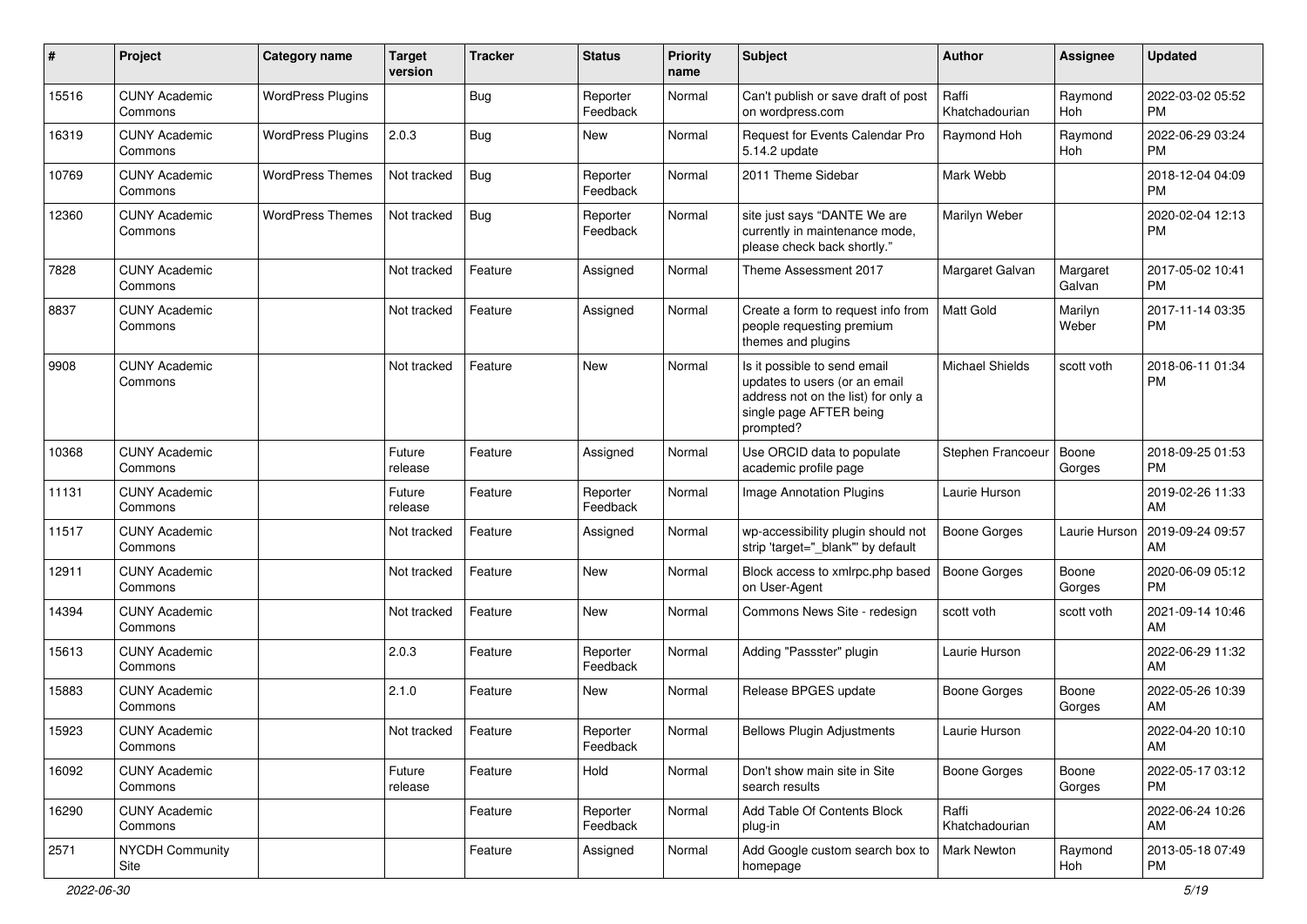| #     | Project                                                                 | <b>Category name</b>      | <b>Target</b><br>version | <b>Tracker</b> | <b>Status</b>        | <b>Priority</b><br>name | <b>Subject</b>                                                    | <b>Author</b>      | <b>Assignee</b>     | <b>Updated</b>                |
|-------|-------------------------------------------------------------------------|---------------------------|--------------------------|----------------|----------------------|-------------------------|-------------------------------------------------------------------|--------------------|---------------------|-------------------------------|
| 2573  | <b>NYCDH Community</b><br>Site                                          |                           |                          | Feature        | Reporter<br>Feedback | Normal                  | Add dh nyc twitter list feed to site                              | <b>Mark Newton</b> | Matt Gold           | 2013-05-16 11:42<br><b>PM</b> |
| 2574  | <b>NYCDH Community</b><br>Site                                          |                           |                          | Feature        | Assigned             | Normal                  | Add Way to Upload Files to<br>Groups                              | Mark Newton        | Raymond<br>Hoh      | 2013-05-18 07:46<br><b>PM</b> |
| 11968 | JustPublics@365<br>MediaCamp                                            |                           |                          | Feature        | New                  | Normal                  | Nanoscience Retractable Display<br>Unit                           | Donald Cherry      | Bonnie<br>Eissner   | 2021-02-19 08:50<br>AM        |
| 12062 | AD/O365 Transition<br>from NonMatric to<br><b>Matriculated Students</b> |                           |                          | Feature        | In Progress          | Normal                  | create solution and console<br>project                            | Emilio Rodriguez   | Emilio<br>Rodriguez | 2019-11-12 03:56<br><b>PM</b> |
| 8900  | <b>CUNY Academic</b><br>Commons                                         | Accessibility             | Future<br>release        | Feature        | Assigned             | Normal                  | Look into tools to enforce<br>accessibility in WP environment     | <b>Matt Gold</b>   | Boone<br>Gorges     | 2022-04-26 11:59<br>AM        |
| 8901  | <b>CUNY Academic</b><br>Commons                                         | Accessibility             | Future<br>release        | Feature        | Assigned             | Normal                  | Theme analysis for accessibility                                  | <b>Matt Gold</b>   | Boone<br>Gorges     | 2022-04-26 11:59<br>AM        |
| 1460  | <b>CUNY Academic</b><br>Commons                                         | Analytics                 | Future<br>release        | Feature        | Assigned             | Normal                  | <b>Update System Report</b>                                       | <b>Brian Foote</b> | Boone<br>Gorges     | 2015-11-09 06:13<br><b>PM</b> |
| 5581  | <b>CUNY Academic</b><br>Commons                                         | Analytics                 | Future<br>release        | Feature        | Assigned             | Normal                  | Explore alternatives to Google<br>Analytics                       | <b>Matt Gold</b>   | Valerie<br>Townsend | 2020-04-17 03:12<br><b>PM</b> |
| 5679  | <b>CUNY Academic</b><br>Commons                                         | Analytics                 | Not tracked              | Feature        | <b>New</b>           | Normal                  | Logged In Users for GA                                            | Valerie Townsend   | Valerie<br>Townsend | 2016-06-11 09:49<br>AM        |
| 4635  | <b>CUNY Academic</b><br>Commons                                         | Authentication            | Future<br>release        | Feature        | <b>New</b>           | Normal                  | Allow non-WP authentication                                       | Boone Gorges       | Sonja Leix          | 2019-03-01 02:05<br><b>PM</b> |
| 9720  | <b>CUNY Academic</b><br>Commons                                         | Authentication            | Future<br>release        | Feature        | New                  | Normal                  | The Commons should be an<br>oAuth provider                        | Boone Gorges       |                     | 2019-03-01 02:04<br><b>PM</b> |
| 6078  | <b>CUNY Academic</b><br>Commons                                         | <b>Blogs (BuddyPress)</b> | Future<br>release        | Feature        | <b>New</b>           | Normal                  | <b>Explore Adding Network Blog</b><br>Metadata Plugin             | Luke Waltzer       | Luke Waltzer        | 2016-10-11 10:29<br><b>PM</b> |
| 8835  | <b>CUNY Academic</b><br>Commons                                         | Blogs (BuddyPress)        | Future<br>release        | Feature        | <b>New</b>           | Normal                  | Extend cuny is shortlinks to sites                                | Luke Waltzer       | Boone<br>Gorges     | 2022-04-26 11:59<br>AM        |
| 8836  | <b>CUNY Academic</b><br>Commons                                         | Blogs (BuddyPress)        | Future<br>release        | Feature        | Assigned             | Normal                  | Redesign site launch process                                      | Matt Gold          | Boone<br>Gorges     | 2019-10-03 02:49<br><b>PM</b> |
| 377   | <b>CUNY Academic</b><br>Commons                                         | BuddyPress (misc)         | Future<br>release        | Feature        | Assigned             | Normal                  | Like buttons                                                      | <b>Matt Gold</b>   | Boone<br>Gorges     | 2010-11-16 05:13<br><b>PM</b> |
| 435   | <b>CUNY Academic</b><br>Commons                                         | BuddyPress (misc)         | Future<br>release        | Feature        | Assigned             | Normal                  | Include Avatar Images in Forum<br><b>Post Notification Emails</b> | <b>Matt Gold</b>   | Boone<br>Gorges     | 2010-12-08 12:40<br><b>PM</b> |
| 500   | <b>CUNY Academic</b><br>Commons                                         | BuddyPress (misc)         | Future<br>release        | Feature        | Assigned             | Normal                  | <b>Export Group Data</b>                                          | Matt Gold          | Boone<br>Gorges     | 2010-12-19 12:09<br><b>PM</b> |
| 554   | <b>CUNY Academic</b><br>Commons                                         | BuddyPress (misc)         | Future<br>release        | Feature        | Assigned             | Normal                  | Add Trackback notifications to<br>site-wide activity feed         | <b>Matt Gold</b>   | Boone<br>Gorges     | 2015-11-09 06:19<br><b>PM</b> |
| 599   | <b>CUNY Academic</b><br>Commons                                         | BuddyPress (misc)         | Future<br>release        | Feature        | Assigned             | Normal                  | Consider adding rating plugins for<br><b>BuddyPress/BBPress</b>   | <b>Matt Gold</b>   | Boone<br>Gorges     | 2011-08-22 06:50<br><b>PM</b> |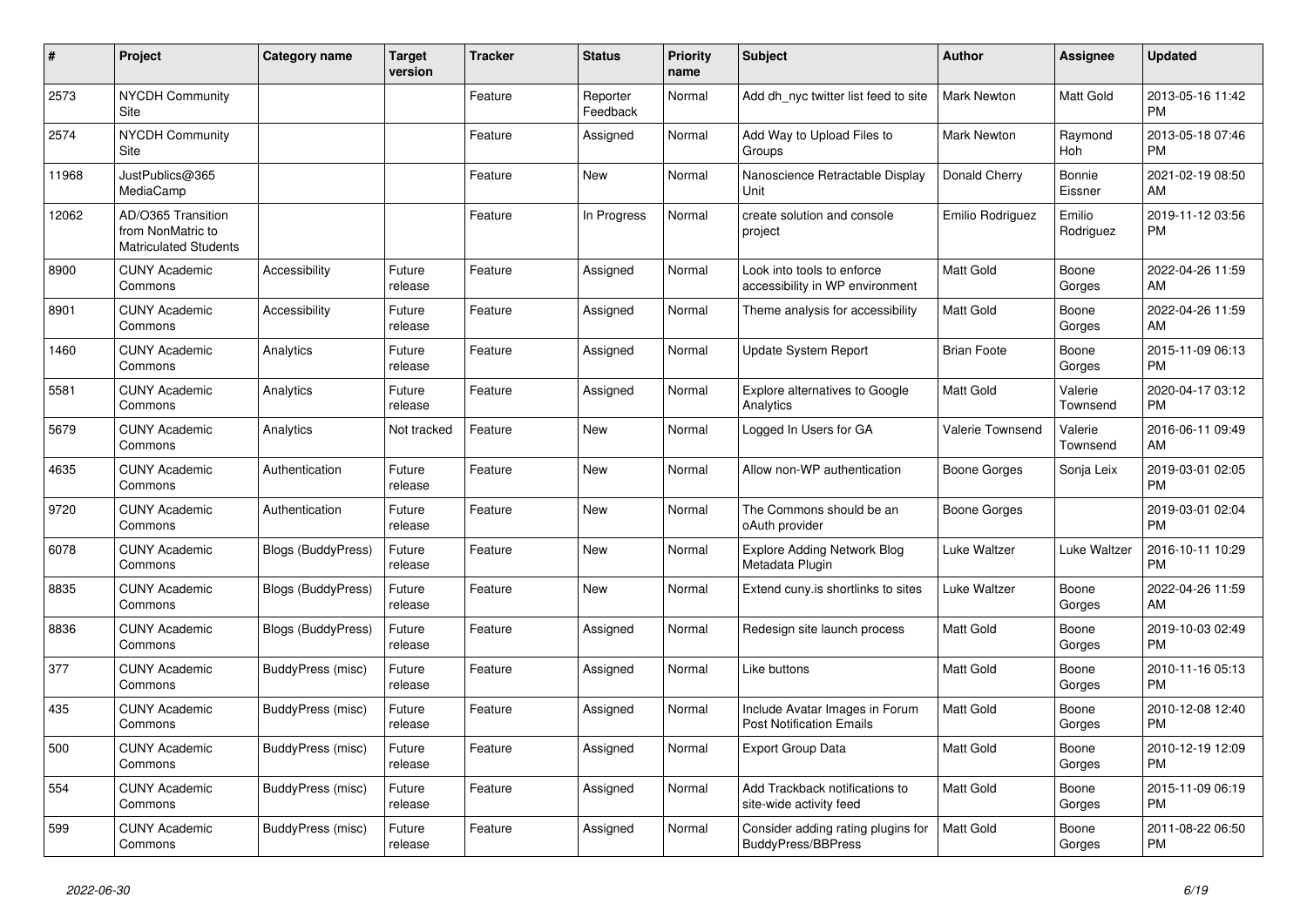| #     | Project                         | <b>Category name</b>       | <b>Target</b><br>version | <b>Tracker</b> | <b>Status</b> | <b>Priority</b><br>name | <b>Subject</b>                                                                    | <b>Author</b>           | Assignee             | <b>Updated</b>                |
|-------|---------------------------------|----------------------------|--------------------------|----------------|---------------|-------------------------|-----------------------------------------------------------------------------------|-------------------------|----------------------|-------------------------------|
| 635   | <b>CUNY Academic</b><br>Commons | BuddyPress (misc)          | Future<br>release        | Feature        | Assigned      | Normal                  | Big Blue Button -<br>Videoconferencing in Groups and<br><b>Blogs</b>              | <b>Matt Gold</b>        | Boone<br>Gorges      | 2011-03-14 03:24<br><b>PM</b> |
| 618   | <b>CUNY Academic</b><br>Commons | <b>BuddyPress Docs</b>     | Future<br>release        | Feature        | Assigned      | Normal                  | BuddyPress Docs: export formats                                                   | Boone Gorges            | Boone<br>Gorges      | 2015-11-09 05:38<br><b>PM</b> |
| 1422  | <b>CUNY Academic</b><br>Commons | <b>BuddyPress Docs</b>     | Future<br>release        | Feature        | Assigned      | Normal                  | Make "created Doc" activity icons<br>non-mini                                     | Boone Gorges            | Boone<br>Gorges      | 2015-11-09 05:48<br><b>PM</b> |
| 1744  | <b>CUNY Academic</b><br>Commons | <b>BuddyPress Docs</b>     | Future<br>release        | Feature        | Assigned      | Normal                  | Spreadsheet-style Docs                                                            | Boone Gorges            | Boone<br>Gorges      | 2015-11-09 06:13<br><b>PM</b> |
| 2523  | <b>CUNY Academic</b><br>Commons | <b>BuddyPress Docs</b>     | Future<br>release        | Feature        | Assigned      | Normal                  | Allow Users to Upload Images to<br><b>BP</b> Docs                                 | Matt Gold               | Boone<br>Gorges      | 2015-11-09 06:14<br><b>PM</b> |
| 13466 | <b>CUNY Academic</b><br>Commons | Cavalcade                  | Future<br>release        | Feature        | <b>New</b>    | Normal                  | Automated cleanup for duplicate<br>Cavalcade tasks                                | Boone Gorges            | Boone<br>Gorges      | 2020-10-13 05:24<br><b>PM</b> |
| 10226 | <b>CUNY Academic</b><br>Commons | Courses                    | Future<br>release        | Feature        | <b>New</b>    | Normal                  | Add "My Courses" to drop down<br>list                                             | scott voth              | Boone<br>Gorges      | 2021-11-19 12:42<br><b>PM</b> |
| 11789 | <b>CUNY Academic</b><br>Commons | Courses                    | Future<br>release        | Feature        | <b>New</b>    | Normal                  | Ability to remove item from<br>Courses list                                       | Laurie Hurson           | Sonja Leix           | 2019-09-24 12:28<br><b>PM</b> |
| 9420  | <b>CUNY Academic</b><br>Commons | cuny.is                    | Not tracked              | Feature        | New           | Normal                  | Request for http://cuny.is/streams                                                | Raffi<br>Khatchadourian | Marilyn<br>Weber     | 2018-04-02 10:08<br>AM        |
| 2754  | <b>CUNY Academic</b><br>Commons | Design                     | Future<br>release        | Feature        | Assigned      | Normal                  | Determine strategy for CAC logo<br>handling in top header                         | Micki Kaufman           | Chris Stein          | 2015-01-05 08:53<br><b>PM</b> |
| 8902  | <b>CUNY Academic</b><br>Commons | Design                     | Not tracked              | Feature        | Assigned      | Normal                  | Report back on research on<br><b>BuddyPress themes</b>                            | Matt Gold               | <b>Michael Smith</b> | 2017-11-10 12:31<br><b>PM</b> |
| 5992  | <b>CUNY Academic</b><br>Commons | <b>Email Notifications</b> | Future<br>release        | Feature        | <b>New</b>    | Normal                  | Changing the From line of<br>autogenerated blog emails                            | Marilyn Weber           |                      | 2018-09-27 05:19<br><b>PM</b> |
| 12042 | <b>CUNY Academic</b><br>Commons | <b>Email Notifications</b> | Future<br>release        | Feature        | <b>New</b>    | Normal                  | Improved error logging for BPGES<br>send queue                                    | Boone Gorges            | Boone<br>Gorges      | 2021-11-19 12:25<br><b>PM</b> |
| 15604 | <b>CUNY Academic</b><br>Commons | <b>Email Notifications</b> | Future<br>release        | Feature        | Assigned      | Normal                  | Restructure Commons Group<br>Digest Email Messages                                | Matt Gold               | Boone<br>Gorges      | 2022-05-26 10:45<br>AM        |
| 3475  | <b>CUNY Academic</b><br>Commons | Events                     | Future<br>release        | Feature        | Assigned      | Normal                  | Request to add plugin to<br>streamline room<br>booking/appointment booking        | Naomi Barrettara        | Boone<br>Gorges      | 2014-12-01 05:14<br><b>PM</b> |
| 4053  | <b>CUNY Academic</b><br>Commons | Events                     | Future<br>release        | Feature        | Assigned      | Normal                  | Create new tab for past events                                                    | Matt Gold               | Boone<br>Gorges      | 2015-05-12 02:10<br><b>PM</b> |
| 4238  | <b>CUNY Academic</b><br>Commons | Events                     | Future<br>release        | Feature        | Assigned      | Normal                  | Copy Events to Other Groups?                                                      | <b>Matt Gold</b>        | Boone<br>Gorges      | 2015-07-02 10:08<br>AM        |
| 4481  | <b>CUNY Academic</b><br>Commons | Events                     | Future<br>release        | Feature        | New           | Normal                  | Group admins/mods should have<br>the ability to unlink an event from<br>the group | Boone Gorges            | Boone<br>Gorges      | 2017-04-24 03:53<br><b>PM</b> |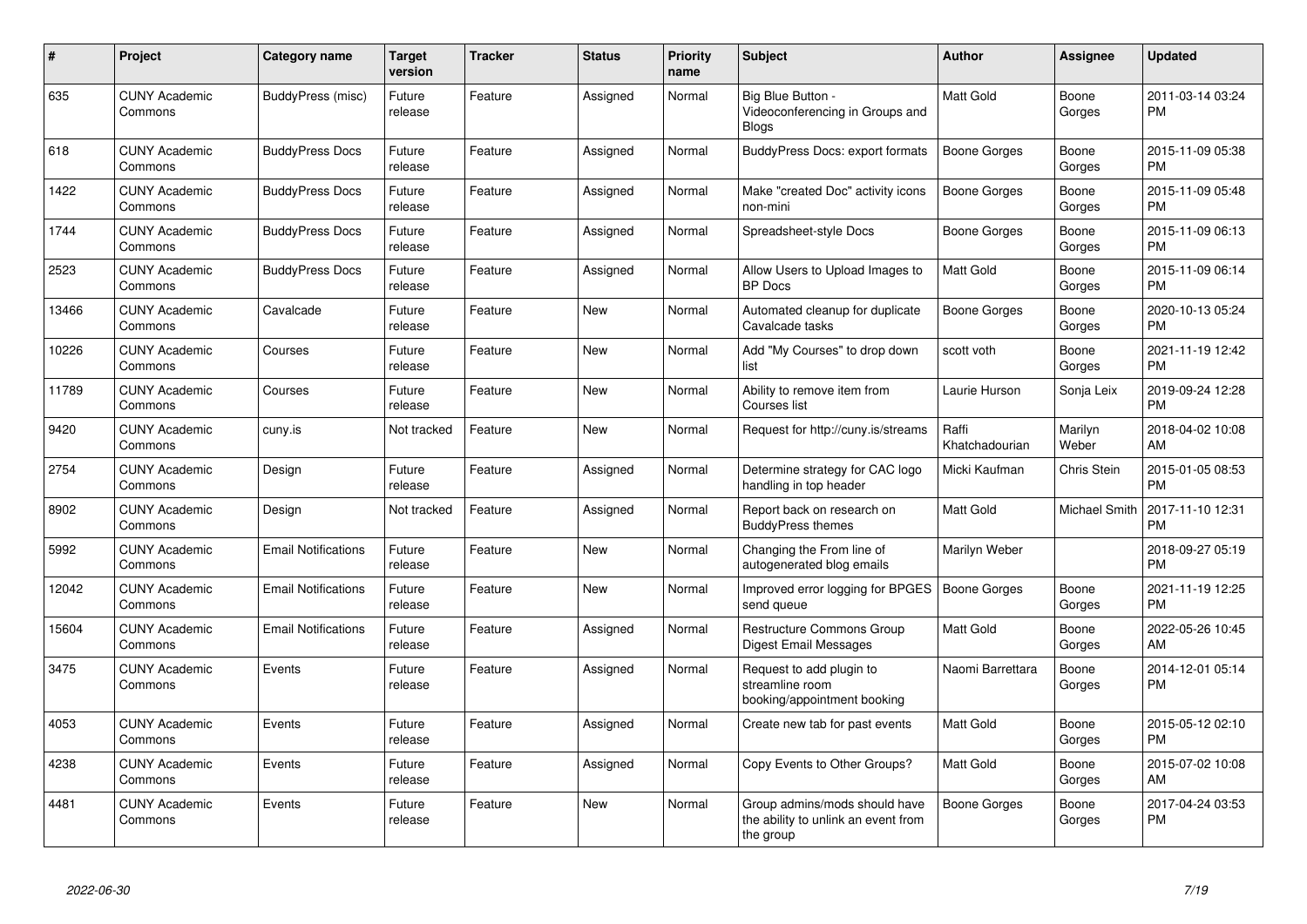| #     | Project                         | <b>Category name</b> | <b>Target</b><br>version | <b>Tracker</b> | <b>Status</b>        | Priority<br>name | <b>Subject</b>                                                                             | <b>Author</b>           | <b>Assignee</b>     | <b>Updated</b>                |
|-------|---------------------------------|----------------------|--------------------------|----------------|----------------------|------------------|--------------------------------------------------------------------------------------------|-------------------------|---------------------|-------------------------------|
| 5696  | <b>CUNY Academic</b><br>Commons | Events               | Future<br>release        | Feature        | Assigned             | Normal           | Events Calendar - display options<br>/ calendar aggregation                                | <b>Matt Gold</b>        | Boone<br>Gorges     | 2016-10-13 11:44<br>AM.       |
| 11077 | <b>CUNY Academic</b><br>Commons | Events               | Not tracked              | Feature        | Reporter<br>Feedback | Normal           | Show event category description<br>in event list view                                      | Raffi<br>Khatchadourian |                     | 2019-02-12 10:38<br><b>PM</b> |
| 11531 | <b>CUNY Academic</b><br>Commons | Events               | Future<br>release        | Feature        | New                  | Normal           | Main Events calendar should<br>include non-public events that<br>user has access to        | scott voth              | Boone<br>Gorges     | 2019-06-11 10:00<br>AM        |
| 653   | <b>CUNY Academic</b><br>Commons | Group Blogs          | Future<br>release        | Feature        | Assigned             | Normal           | Redesign Integration of Groups<br>and Blogs                                                | Matt Gold               | Samantha<br>Raddatz | 2015-11-09 05:40<br><b>PM</b> |
| 3580  | <b>CUNY Academic</b><br>Commons | Group Blogs          | Future<br>release        | Feature        | New                  | Normal           | Multiple blogs per group                                                                   | Boone Gorges            | Boone<br>Gorges     | 2018-02-20 02:02<br><b>PM</b> |
| 8756  | <b>CUNY Academic</b><br>Commons | Group Blogs          | Future<br>release        | Feature        | Hold                 | Normal           | Connect multiple blogs to one<br>group?                                                    | <b>Matt Gold</b>        | Boone<br>Gorges     | 2017-09-30 10:42<br>AM        |
| 11834 | <b>CUNY Academic</b><br>Commons | <b>Group Files</b>   | Future<br>release        | Feature        | New                  | Normal           | Improved tools for managing<br>group file folders                                          | Boone Gorges            | Sonja Leix          | 2019-09-06 03:55<br><b>PM</b> |
| 12091 | <b>CUNY Academic</b><br>Commons | <b>Group Files</b>   | Future<br>release        | Feature        | New                  | Normal           | Improved pre-upload file validation<br>for bp-group-documents                              | Boone Gorges            | Boone<br>Gorges     | 2019-11-14 01:21<br><b>PM</b> |
| 585   | <b>CUNY Academic</b><br>Commons | Group Forums         | Future<br>release        | Feature        | Assigned             | Normal           | Merge Forum Topics                                                                         | Sarah Morgano           | Boone<br>Gorges     | 2011-07-06 04:11<br>PM.       |
| 3192  | <b>CUNY Academic</b><br>Commons | Group Forums         | Future<br>release        | Feature        | Assigned             | Normal           | Customizable forum views for<br>bbPress 2.x group forums                                   | Boone Gorges            | Raymond<br>Hoh      | 2015-11-09 12:47<br><b>PM</b> |
| 3193  | <b>CUNY Academic</b><br>Commons | Group Forums         | Future<br>release        | Feature        | Assigned             | Normal           | bbPress 2.x dynamic roles and<br><b>RBE</b>                                                | Boone Gorges            | Boone<br>Gorges     | 2014-09-30 01:30<br><b>PM</b> |
| 10659 | <b>CUNY Academic</b><br>Commons | Group Forums         | Future<br>release        | Feature        | Assigned             | Normal           | Post to multiple groups via email                                                          | Matt Gold               | Raymond<br>Hoh      | 2018-11-15 12:54<br>AM        |
| 13199 | <b>CUNY Academic</b><br>Commons | Group Forums         | Future<br>release        | Feature        | <b>New</b>           | Normal           | Favoring Groups over bbPress<br>plugin                                                     | Colin McDonald          | Colin<br>McDonald   | 2021-11-19 12:28<br><b>PM</b> |
| 13358 | <b>CUNY Academic</b><br>Commons | Group Forums         | Future<br>release        | Feature        | New                  | Normal           | Improved UI for group forum<br>threading settings                                          | Boone Gorges            | Raymond<br>Hoh      | 2021-11-19 12:27<br><b>PM</b> |
| 3308  | <b>CUNY Academic</b><br>Commons | Group Invitations    | Future<br>release        | Feature        | Assigned             | Normal           | Allow members to rescind group<br>invitations                                              | <b>Matt Gold</b>        | Boone<br>Gorges     | 2015-04-01 08:53<br><b>PM</b> |
| 13370 | <b>CUNY Academic</b><br>Commons | Group Library        | Future<br>release        | Feature        | New                  | Normal           | Library bulk deletion and folder<br>editing                                                | Colin McDonald          | Boone<br>Gorges     | 2020-10-13 10:41<br>AM        |
| 13650 | <b>CUNY Academic</b><br>Commons | Group Library        | Future<br>release        | Feature        | New                  | Normal           | Forum Attachments in Group<br>Library                                                      | Laurie Hurson           |                     | 2021-11-19 12:30<br>PM        |
| 14309 | <b>CUNY Academic</b><br>Commons | Group Library        | Future<br>release        | Feature        | New                  | Normal           | Better handling of<br>bp_group_document file download<br>attempts when file is not present | <b>Boone Gorges</b>     | Boone<br>Gorges     | 2021-11-19 12:28<br><b>PM</b> |
| 481   | <b>CUNY Academic</b><br>Commons | Groups (misc)        | Future<br>release        | Feature        | Assigned             | Normal           | ability to archive inactive groups<br>and blogs                                            | Michael Mandiberg       | Samantha<br>Raddatz | 2015-11-09 05:56<br><b>PM</b> |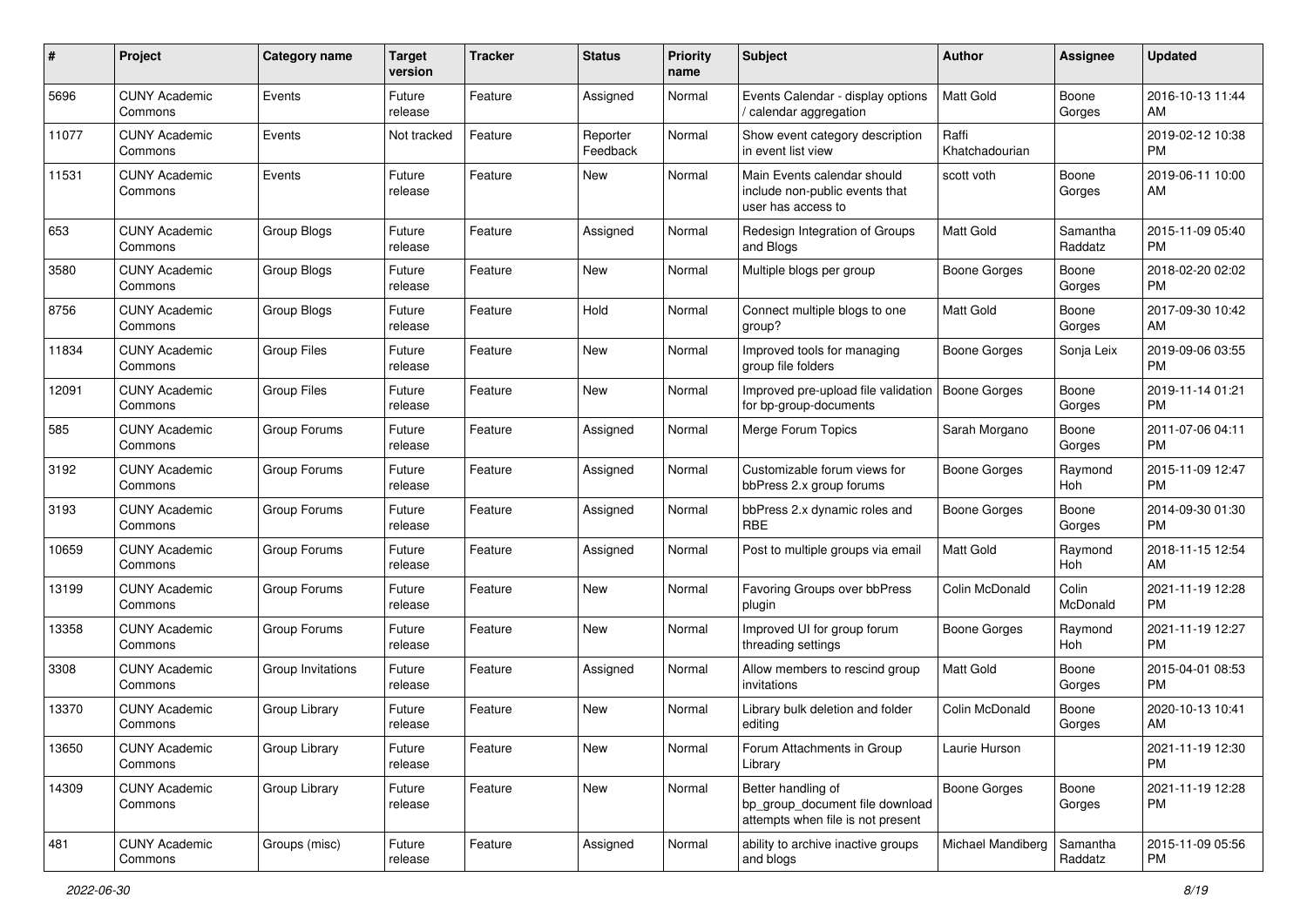| #     | Project                         | <b>Category name</b>           | <b>Target</b><br>version | <b>Tracker</b> | <b>Status</b>        | Priority<br>name | <b>Subject</b>                                                                             | Author              | <b>Assignee</b>     | <b>Updated</b>                |
|-------|---------------------------------|--------------------------------|--------------------------|----------------|----------------------|------------------|--------------------------------------------------------------------------------------------|---------------------|---------------------|-------------------------------|
| 1544  | <b>CUNY Academic</b><br>Commons | Groups (misc)                  | Future<br>release        | Feature        | Reporter<br>Feedback | Normal           | Group Filtering and Sorting                                                                | <b>Matt Gold</b>    | Chris Stein         | 2019-03-01 02:25<br><b>PM</b> |
| 3458  | <b>CUNY Academic</b><br>Commons | Groups (misc)                  | Future<br>release        | Feature        | Assigned             | Normal           | Filter Members of Group by<br>Campus                                                       | Michael Smith       | Samantha<br>Raddatz | 2014-09-26 08:32<br><b>PM</b> |
| 7115  | <b>CUNY Academic</b><br>Commons | Groups (misc)                  | Future<br>release        | Feature        | Reporter<br>Feedback | Normal           | make licensing info clear during<br>group creation                                         | Matt Gold           | Raymond<br>Hoh      | 2020-12-08 11:32<br>AM        |
| 12446 | <b>CUNY Academic</b><br>Commons | Groups (misc)                  | Future<br>release        | Feature        | Reporter<br>Feedback | Normal           | Toggle default site to group forum<br>posting                                              | Laurie Hurson       | Laurie Hurson       | 2020-03-10 11:57<br>AM        |
| 1888  | <b>CUNY Academic</b><br>Commons | Home Page                      | Future<br>release        | Feature        | Assigned             | Normal           | Refactor BP MPO Activity Filter to<br>support proper pagination                            | Sarah Morgano       | Boone<br>Gorges     | 2014-05-01 07:11<br><b>PM</b> |
| 4980  | <b>CUNY Academic</b><br>Commons | Home Page                      | Future<br>release        | Feature        | Assigned             | Normal           | CAC Featured Content -- Adding<br>Randomization                                            | <b>Matt Gold</b>    | Boone<br>Gorges     | 2016-12-12 03:01<br><b>PM</b> |
| 13891 | <b>CUNY Academic</b><br>Commons | Internal Tools and<br>Workflow | 2.1.0                    | Feature        | New                  | Normal           | Migrate automated linting to<br>GitHub Actions                                             | Boone Gorges        | Jeremy Felt         | 2022-06-29 11:13<br>AM        |
| 15194 | <b>CUNY Academic</b><br>Commons | Internal Tools and<br>Workflow | 2.1.0                    | Feature        | New                  | Normal           | PHPCS sniff for un-restored<br>switch_to_blog() calls                                      | <b>Boone Gorges</b> | Jeremy Felt         | 2022-05-26 10:45<br>AM        |
| 5234  | <b>CUNY Academic</b><br>Commons | Membership                     | Future<br>release        | Feature        | Assigned             | Normal           | Write Unconfirmed patch for WP                                                             | <b>Boone Gorges</b> | Boone<br>Gorges     | 2016-10-24 11:18<br>AM        |
| 3330  | <b>CUNY Academic</b><br>Commons | My Commons                     | Future<br>release        | Feature        | Assigned             | Normal           | "Commons Information" tool                                                                 | Boone Gorges        | Chris Stein         | 2014-09-22 08:46<br><b>PM</b> |
| 3517  | <b>CUNY Academic</b><br>Commons | My Commons                     | Future<br>release        | Feature        | Assigned             | Normal           | Mute/Unmute My Commons<br>updates                                                          | <b>Matt Gold</b>    | Raymond<br>Hoh      | 2015-11-09 01:19<br><b>PM</b> |
| 3536  | <b>CUNY Academic</b><br>Commons | My Commons                     | Future<br>release        | Feature        | Assigned             | Normal           | Infinite Scroll on My Commons<br>page                                                      | <b>Matt Gold</b>    | Raymond<br>Hoh      | 2015-04-13 04:42<br><b>PM</b> |
| 9028  | <b>CUNY Academic</b><br>Commons | Onboarding                     | Future<br>release        | Feature        | Assigned             | Normal           | suggest groups to new members<br>during the registration process                           | <b>Matt Gold</b>    | Chris Stein         | 2018-10-24 12:34<br><b>PM</b> |
| 9895  | <b>CUNY Academic</b><br>Commons | Onboarding                     | Future<br>release        | Feature        | Assigned             | Normal           | Add "Accept Invitation"<br>link/button/function to Group<br>and/or Site invitation emails? | Luke Waltzer        | Boone<br>Gorges     | 2018-06-07 12:42<br><b>PM</b> |
| 5955  | <b>CUNY Academic</b><br>Commons | Outreach                       | Future<br>release        | Feature        | Assigned             | Normal           | Create auto-newsletter for<br>commons members                                              | Matt Gold           | Luke Waltzer        | 2016-08-30 10:34<br>AM        |
| 14787 | <b>CUNY Academic</b><br>Commons | <b>Plugin Packages</b>         | Future<br>release        | Feature        | New                  | Normal           | Creating a "Design" plugin<br>package                                                      | Laurie Hurson       | scott voth          | 2022-04-27 04:56<br><b>PM</b> |
| 2753  | <b>CUNY Academic</b><br>Commons | <b>Public Portfolio</b>        | Future<br>release        | Feature        | New                  | Normal           | Create actual actual tagification in<br>academic interests and other<br>fields             | Micki Kaufman       | Boone<br>Gorges     | 2015-01-05 08:52<br><b>PM</b> |
| 2832  | <b>CUNY Academic</b><br>Commons | Public Portfolio               | Future<br>release        | Feature        | Assigned             | Normal           | Improve interface for (not)<br>auto-linking profile fields                                 | <b>Boone Gorges</b> | Chris Stein         | 2015-01-05 08:52<br><b>PM</b> |
| 2881  | <b>CUNY Academic</b><br>Commons | Public Portfolio               | Future<br>release        | Feature        | Assigned             | Normal           | Redesign the UX for Profiles                                                               | Chris Stein         | Chris Stein         | 2016-10-13 12:45<br><b>PM</b> |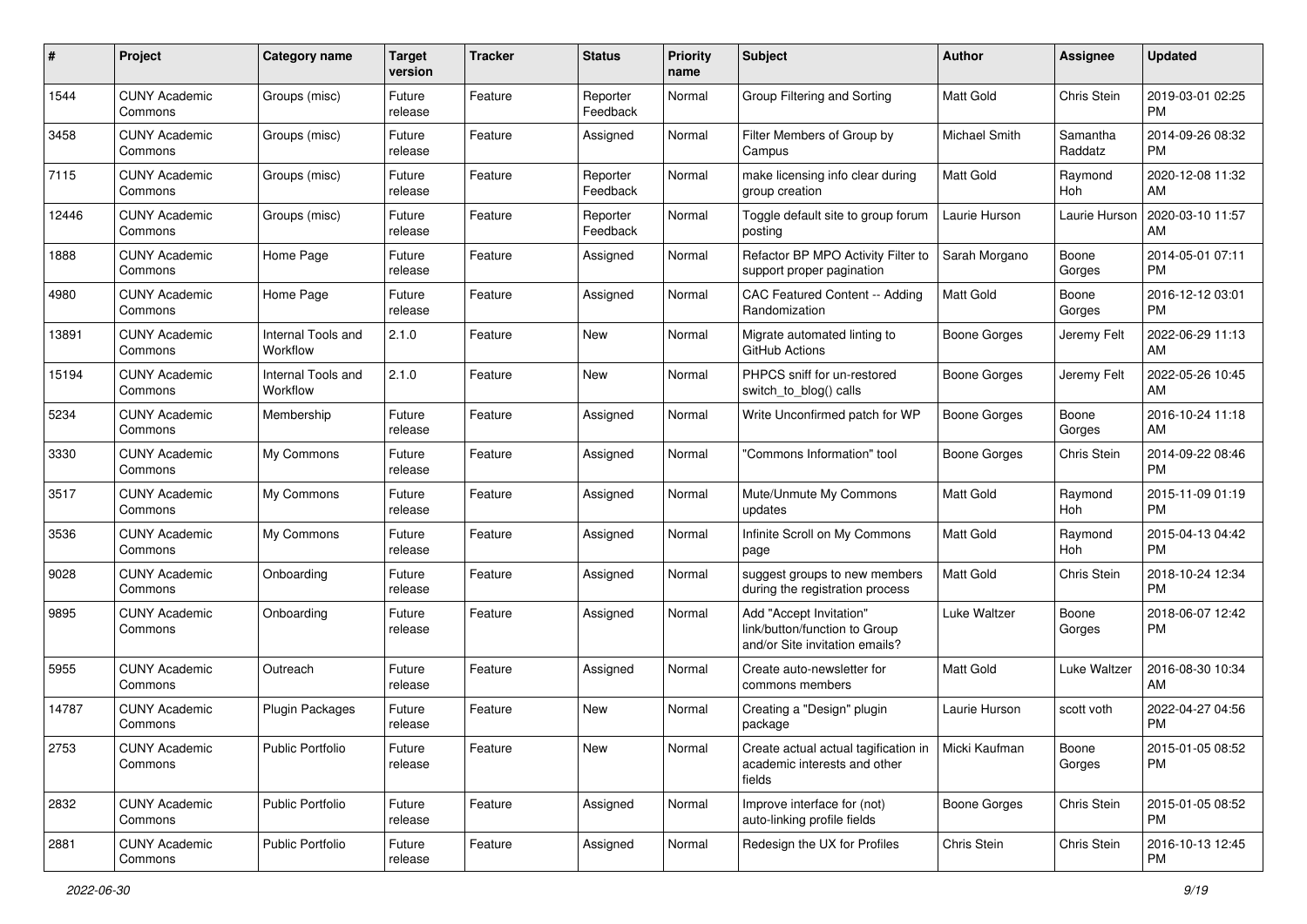| $\#$  | Project                         | <b>Category name</b>     | <b>Target</b><br>version | <b>Tracker</b> | <b>Status</b>        | <b>Priority</b><br>name | <b>Subject</b>                                                           | <b>Author</b>    | <b>Assignee</b>     | <b>Updated</b>                |
|-------|---------------------------------|--------------------------|--------------------------|----------------|----------------------|-------------------------|--------------------------------------------------------------------------|------------------|---------------------|-------------------------------|
| 3042  | <b>CUNY Academic</b><br>Commons | <b>Public Portfolio</b>  | Future<br>release        | Feature        | Assigned             | Normal                  | Browsing member interests                                                | Matt Gold        | Boone<br>Gorges     | 2015-03-21 09:04<br><b>PM</b> |
| 3220  | <b>CUNY Academic</b><br>Commons | <b>Public Portfolio</b>  | Future<br>release        | Feature        | Assigned             | Normal                  | Add indent/outdent option to<br>Formatting Buttons on Profile<br>Page    | <b>Matt Gold</b> | Boone<br>Gorges     | 2014-05-21 10:39<br><b>PM</b> |
| 3768  | <b>CUNY Academic</b><br>Commons | <b>Public Portfolio</b>  | Future<br>release        | Feature        | Assigned             | Normal                  | Institutions/Past positions on<br>public portfolios                      | <b>Matt Gold</b> | Boone<br>Gorges     | 2018-04-23 10:44<br>AM        |
| 3770  | <b>CUNY Academic</b><br>Commons | <b>Public Portfolio</b>  | Future<br>release        | Feature        | Assigned             | Normal                  | Improve Layout/Formatting of<br>Positions Area on Public Portfolios      | <b>Matt Gold</b> | Chris Stein         | 2015-04-01 09:17<br><b>PM</b> |
| 10354 | <b>CUNY Academic</b><br>Commons | <b>Public Portfolio</b>  | Future<br>release        | Feature        | <b>New</b>           | Normal                  | Opt out of Having a Profile Page                                         | scott voth       | Chris Stein         | 2020-05-12 10:43<br>AM        |
| 14184 | <b>CUNY Academic</b><br>Commons | <b>Public Portfolio</b>  | Future<br>release        | Feature        | New                  | Normal                  | Centralized mechanism for storing<br>Campus affiliations                 | Boone Gorges     | Boone<br>Gorges     | 2022-01-04 11:35<br>AM        |
| 6115  | <b>CUNY Academic</b><br>Commons | Publicity                | Not tracked              | Feature        | Assigned             | Normal                  | create digital signage for GC                                            | Matt Gold        | scott voth          | 2016-10-11 10:09<br><b>PM</b> |
| 9643  | <b>CUNY Academic</b><br>Commons | Publicity                | Not tracked              | Feature        | <b>New</b>           | Normal                  | Create a page on the Commons<br>for logos etc.                           | Stephen Real     | Stephen Real        | 2018-04-24 10:53<br>AM        |
| 11945 | <b>CUNY Academic</b><br>Commons | Reckoning                | Future<br>release        | Feature        | Reporter<br>Feedback | Normal                  | Add Comments bubble to<br>Reckoning views                                | Boone Gorges     | Boone<br>Gorges     | 2019-11-12 05:14<br><b>PM</b> |
| 308   | <b>CUNY Academic</b><br>Commons | Registration             | Future<br>release        | Feature        | New                  | Normal                  | Group recommendations for<br>signup process                              | Boone Gorges     | Samantha<br>Raddatz | 2015-11-09 05:07<br><b>PM</b> |
| 5225  | <b>CUNY Academic</b><br>Commons | Registration             | Future<br>release        | Feature        | Assigned             | Normal                  | On-boarding Issues                                                       | Luke Waltzer     | Samantha<br>Raddatz | 2016-02-12 02:58<br><b>PM</b> |
| 11860 | <b>CUNY Academic</b><br>Commons | Registration             | Future<br>release        | Feature        | <b>New</b>           | Normal                  | <b>Ensure Students Are Aware They</b><br>Can Use Aliases At Registration | scott voth       |                     | 2019-09-24 08:46<br>AM        |
| 8976  | <b>CUNY Academic</b><br>Commons | Reply By Email           | Not tracked              | Feature        | Assigned             | Normal                  | Package RBE new topics posting?                                          | <b>Matt Gold</b> | Raymond<br>Hoh      | 2017-12-04 02:34<br><b>PM</b> |
| 3002  | <b>CUNY Academic</b><br>Commons | Search                   | Future<br>release        | Feature        | Assigned             | Normal                  | Overhaul CAC search by using<br>external search appliance                | Boone Gorges     | Boone<br>Gorges     | 2020-07-15 03:05<br><b>PM</b> |
| 3662  | <b>CUNY Academic</b><br>Commons | <b>SEO</b>               | Future<br>release        | Feature        | Assigned             | Normal                  | Duplicate Content/SEO/Google<br>issues                                   | Matt Gold        | Raymond<br>Hoh      | 2015-04-13 04:37<br><b>PM</b> |
| 13048 | <b>CUNY Academic</b><br>Commons | Shortcodes and<br>embeds | Future<br>release        | Feature        | <b>New</b>           | Normal                  | Jupyter Notebooks support                                                | Boone Gorges     |                     | 2020-07-14 11:46<br>AM        |
| 5199  | <b>CUNY Academic</b><br>Commons | Social Paper             | Future<br>release        | Feature        | New                  | Normal                  | add tables to the SP editor                                              | Marilyn Weber    |                     | 2016-10-24 11:27<br>AM        |
| 5205  | <b>CUNY Academic</b><br>Commons | Social Paper             | Future<br>release        | Feature        | New                  | Normal                  | Social Paper folders                                                     | Marilyn Weber    |                     | 2016-02-11 10:24<br><b>PM</b> |
| 5397  | <b>CUNY Academic</b><br>Commons | Social Paper             | Future<br>release        | Feature        | <b>New</b>           | Normal                  | frustrating to have to<br>enable/disable in SP                           | Marilyn Weber    | Samantha<br>Raddatz | 2016-04-20 03:39<br><b>PM</b> |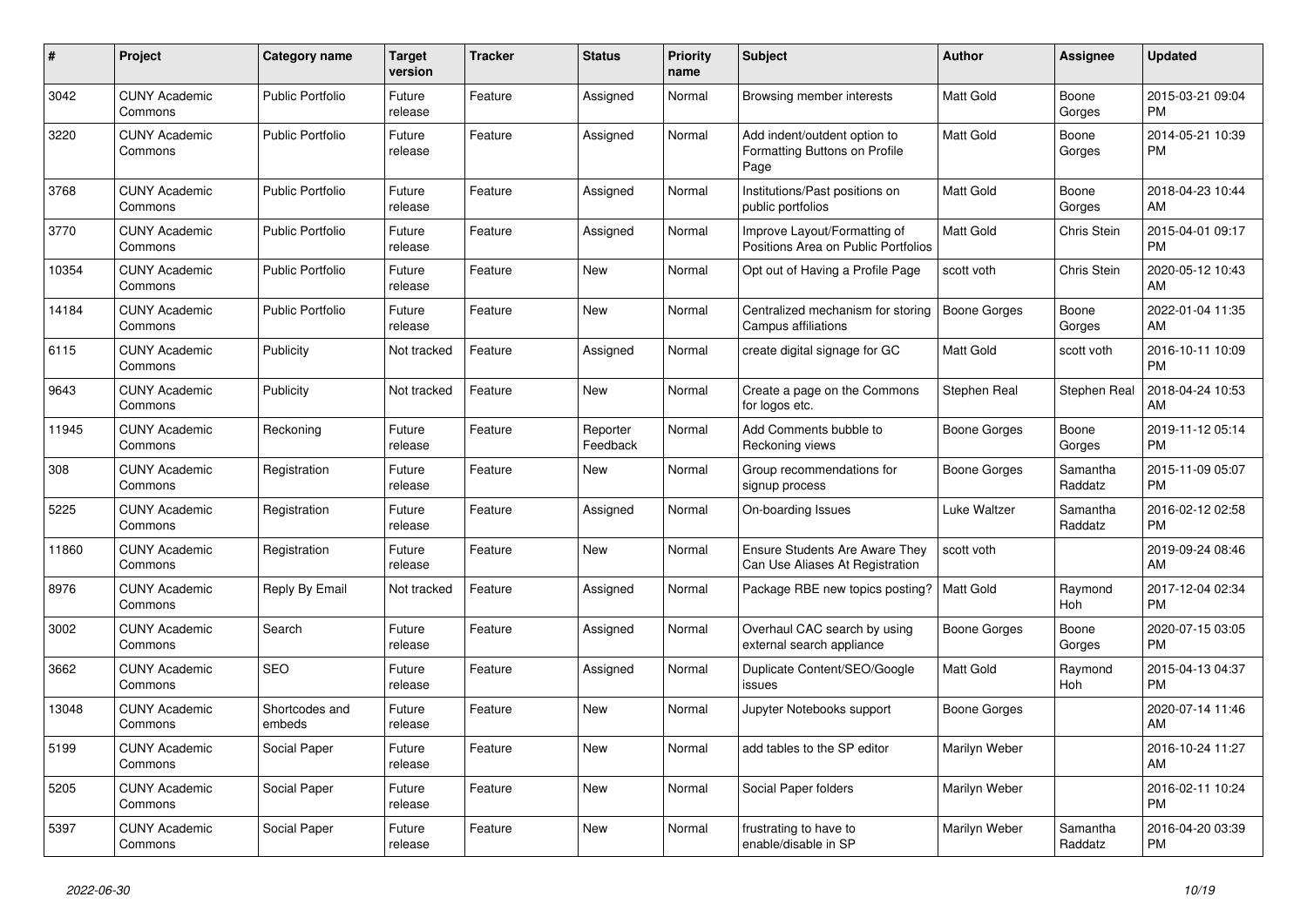| $\#$  | Project                         | <b>Category name</b>     | <b>Target</b><br>version | <b>Tracker</b> | <b>Status</b>        | Priority<br>name | <b>Subject</b>                                                        | <b>Author</b>    | <b>Assignee</b>     | <b>Updated</b>                |
|-------|---------------------------------|--------------------------|--------------------------|----------------|----------------------|------------------|-----------------------------------------------------------------------|------------------|---------------------|-------------------------------|
| 5489  | <b>CUNY Academic</b><br>Commons | Social Paper             | Future<br>release        | Feature        | <b>New</b>           | Normal           | Asc/desc sorting for Social Paper<br>directories                      | Boone Gorges     |                     | 2016-04-21 10:06<br><b>PM</b> |
| 8898  | <b>CUNY Academic</b><br>Commons | Social Paper             | Not tracked              | Feature        | Assigned             | Normal           | Usage data on docs and social<br>paper                                | <b>Matt Gold</b> | Matt Gold           | 2017-11-16 11:32<br>AM        |
| 6426  | <b>CUNY Academic</b><br>Commons | Spam/Spam<br>Prevention  | Future<br>release        | Feature        | Assigned             | Normal           | Force captcha on all comments?                                        | Matt Gold        | <b>Tahir Butt</b>   | 2016-10-24 02:06<br><b>PM</b> |
| 3090  | <b>CUNY Academic</b><br>Commons | Twitter page             | Future<br>release        | Feature        | Assigned             | Normal           | Prevent Retweets from showing<br>up on Commons twitter page           | <b>Matt Gold</b> | <b>Tahir Butt</b>   | 2016-10-24 11:31<br>AM        |
| 3473  | <b>CUNY Academic</b><br>Commons | <b>User Experience</b>   | Future<br>release        | Feature        | Assigned             | Normal           | Commons profile: Add help info<br>about "Positions" replacing "title" | Keith Miyake     | Samantha<br>Raddatz | 2015-11-09 02:28<br><b>PM</b> |
| 5316  | <b>CUNY Academic</b><br>Commons | <b>User Experience</b>   | Future<br>release        | Feature        | Assigned             | Normal           | Prompt user email address<br>updates                                  | Matt Gold        | Stephen Real        | 2016-12-21 03:30<br><b>PM</b> |
| 287   | <b>CUNY Academic</b><br>Commons | WordPress (misc)         | Future<br>release        | Feature        | Assigned             | Normal           | Create troubleshooting tool for<br>account sign-up                    | Matt Gold        | Boone<br>Gorges     | 2015-11-09 06:17<br><b>PM</b> |
| 365   | <b>CUNY Academic</b><br>Commons | WordPress (misc)         | Future<br>release        | Feature        | Assigned             | Normal           | <b>Create Mouseover Tooltips</b><br>throughout Site                   | <b>Matt Gold</b> | Chris Stein         | 2015-11-09 06:18<br><b>PM</b> |
| 1105  | <b>CUNY Academic</b><br>Commons | WordPress (misc)         | Future<br>release        | Feature        | Assigned             | Normal           | Rephrase Blog Privacy Options                                         | <b>Matt Gold</b> | Samantha<br>Raddatz | 2015-11-09 06:19<br><b>PM</b> |
| 1508  | <b>CUNY Academic</b><br>Commons | WordPress (misc)         | Future<br>release        | Feature        | Assigned             | Normal           | Share login cookies across<br>mapped domains                          | Boone Gorges     | Boone<br>Gorges     | 2012-07-02 12:12<br><b>PM</b> |
| 3657  | <b>CUNY Academic</b><br>Commons | WordPress (misc)         | Not tracked              | Feature        | New                  | Normal           | Create alert for GC email<br>addresses                                | Matt Gold        | Matt Gold           | 2016-04-14 11:29<br><b>PM</b> |
| 3759  | <b>CUNY Academic</b><br>Commons | WordPress (misc)         | Future<br>release        | Feature        | Assigned             | Normal           | Review Interface for Adding Users<br>to Blogs                         | <b>Matt Gold</b> | Boone<br>Gorges     | 2015-03-24 05:52<br><b>PM</b> |
| 6332  | <b>CUNY Academic</b><br>Commons | WordPress (misc)         | Future<br>release        | Feature        | New                  | Normal           | Allow uploaded files to be marked<br>as private in an ad hoc way      | Boone Gorges     |                     | 2016-10-17 11:41<br><b>PM</b> |
| 10380 | <b>CUNY Academic</b><br>Commons | WordPress (misc)         | Future<br>release        | Feature        | In Progress          | Normal           | Remove blacklisted plugins                                            | Boone Gorges     |                     | 2022-04-26 12:00<br><b>PM</b> |
| 13835 | <b>CUNY Academic</b><br>Commons | WordPress (misc)         | Future<br>release        | Feature        | New                  | Normal           | Allow OneSearch widget to have<br>'CUNY' as campus                    | Boone Gorges     | Boone<br>Gorges     | 2021-11-19 12:39<br><b>PM</b> |
| 364   | <b>CUNY Academic</b><br>Commons | <b>WordPress Plugins</b> | Future<br>release        | Feature        | New                  | Normal           | <b>Bulletin Board</b>                                                 | Matt Gold        |                     | 2015-01-05 08:50<br><b>PM</b> |
| 497   | <b>CUNY Academic</b><br>Commons | <b>WordPress Plugins</b> | Future<br>release        | Feature        | Assigned             | Normal           | Drag and Drop Ordering on<br>Gallery Post Plugin                      | <b>Matt Gold</b> | Ron Rennick         | 2015-11-09 06:18<br><b>PM</b> |
| 658   | <b>CUNY Academic</b><br>Commons | <b>WordPress Plugins</b> | Future<br>release        | Feature        | Assigned             | Normal           | Rebulid Sitewide Tag Suggestion                                       | <b>Matt Gold</b> | Boone<br>Gorges     | 2015-01-05 08:47<br><b>PM</b> |
| 9947  | CUNY Academic<br>Commons        | <b>WordPress Plugins</b> | Future<br>release        | Feature        | Reporter<br>Feedback | Normal           | Install H5P quiz plugin                                               | <b>Matt Gold</b> | Boone<br>Gorges     | 2018-09-11 11:01<br>AM        |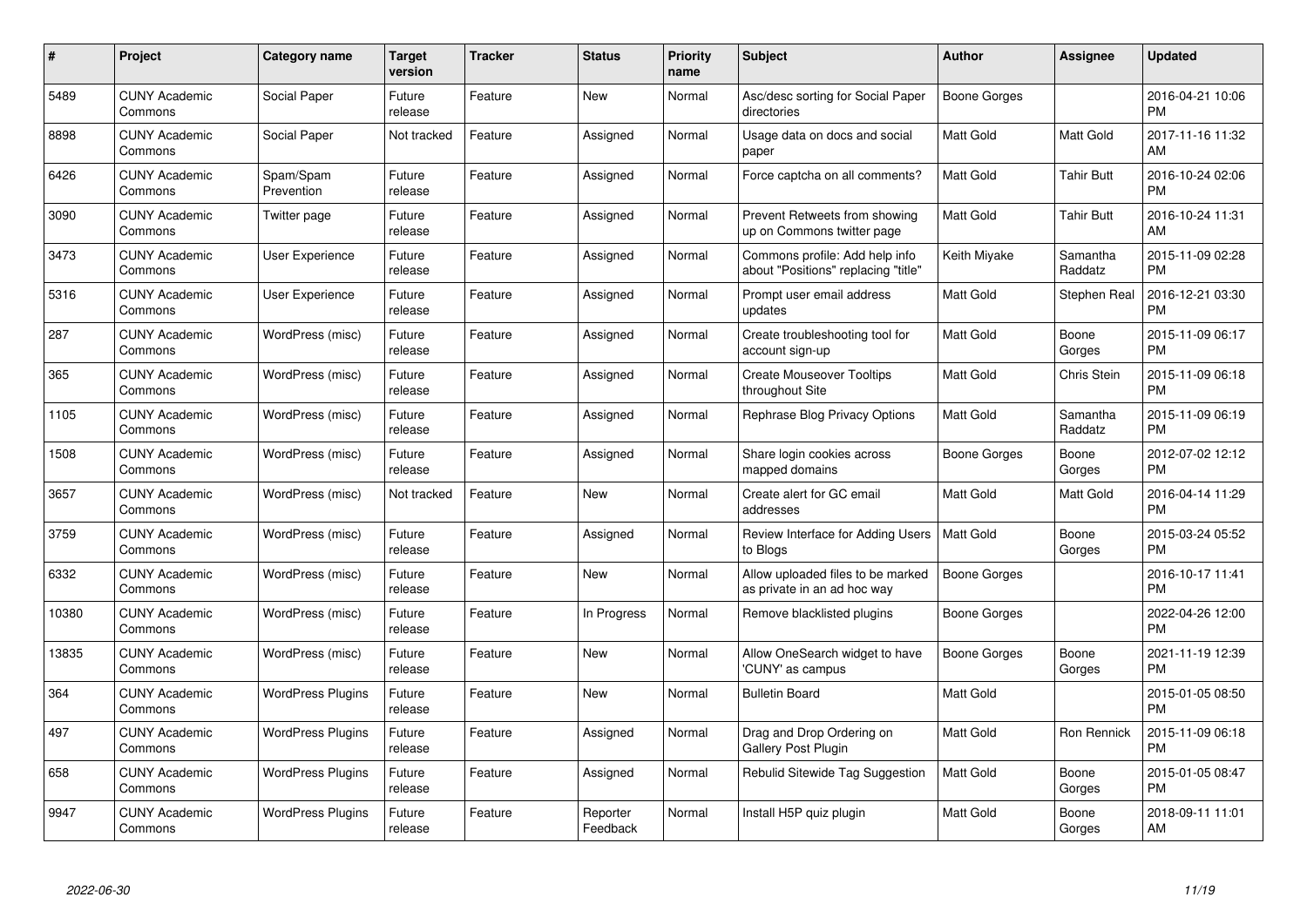| #     | Project                         | <b>Category name</b>     | <b>Target</b><br>version | <b>Tracker</b> | <b>Status</b>        | <b>Priority</b><br>name | <b>Subject</b>                                                   | <b>Author</b>           | <b>Assignee</b>    | <b>Updated</b>                |
|-------|---------------------------------|--------------------------|--------------------------|----------------|----------------------|-------------------------|------------------------------------------------------------------|-------------------------|--------------------|-------------------------------|
| 12121 | <b>CUNY Academic</b><br>Commons | <b>WordPress Plugins</b> | 2.0.3                    | Feature        | Reporter<br>Feedback | Normal                  | Embedding H5P Iframes on<br><b>Commons Site</b>                  | Laurie Hurson           | Boone<br>Gorges    | 2022-06-29 11:32<br>AM        |
| 16314 | <b>CUNY Academic</b><br>Commons | <b>WordPress Plugins</b> |                          | Feature        | New                  | Normal                  | Install Multicollab plug-in?                                     | Raffi<br>Khatchadourian |                    | 2022-06-29 03:44<br><b>PM</b> |
| 412   | <b>CUNY Academic</b><br>Commons | <b>WordPress Themes</b>  | Future<br>release        | Feature        | Assigned             | Normal                  | <b>Featured Themes</b>                                           | Matt Gold               | Dominic<br>Giglio  | 2015-01-05 08:44<br><b>PM</b> |
| 8211  | <b>CUNY Academic</b><br>Commons | <b>WordPress Themes</b>  | Future<br>release        | Feature        | <b>New</b>           | Normal                  | Theme Suggestions: Material<br>Design-Inspired Themes            | Margaret Galvan         | Margaret<br>Galvan | 2017-08-07 02:48<br><b>PM</b> |
| 8607  | <b>CUNY Academic</b><br>Commons |                          | Not tracked              | Support        | <b>New</b>           | Normal                  | Paypal?                                                          | Marilyn Weber           | Matt Gold          | 2018-05-15 01:37<br><b>PM</b> |
| 9207  | <b>CUNY Academic</b><br>Commons |                          | Future<br>release        | Support        | Reporter<br>Feedback | Normal                  | display dashboards made in<br>Tableau?                           | Marilyn Weber           | Boone<br>Gorges    | 2018-04-10 10:42<br>AM        |
| 10657 | <b>CUNY Academic</b><br>Commons |                          | Not tracked              | Support        | Reporter<br>Feedback | Normal                  | child theme problems                                             | Marilyn Weber           |                    | 2018-11-08 01:19<br><b>PM</b> |
| 11149 | <b>CUNY Academic</b><br>Commons |                          | Not tracked              | Support        | Reporter<br>Feedback | Normal                  | comments getting blocked                                         | Marilyn Weber           | Raymond<br>Hoh     | 2019-03-26 11:40<br>AM        |
| 11509 | <b>CUNY Academic</b><br>Commons |                          | Not tracked              | Support        | Reporter<br>Feedback | Normal                  | deleted Page causing a Menu<br>problem?                          | Marilyn Weber           |                    | 2019-06-04 09:54<br>AM        |
| 11519 | <b>CUNY Academic</b><br>Commons |                          | Not tracked              | Support        | Assigned             | Normal                  | comment option not appearing                                     | Marilyn Weber           |                    | 2019-09-24 10:28<br>AM        |
| 11771 | <b>CUNY Academic</b><br>Commons |                          | Not tracked              | Support        | Reporter<br>Feedback | Normal                  | post displays in sections                                        | Marilyn Weber           |                    | 2019-08-20 10:34<br>AM        |
| 11787 | <b>CUNY Academic</b><br>Commons |                          | Not tracked              | Support        | Reporter<br>Feedback | Normal                  | automated comments notifications<br>on ZenDesk                   | Marilyn Weber           |                    | 2019-08-26 06:18<br><b>PM</b> |
| 11848 | <b>CUNY Academic</b><br>Commons |                          | Not tracked              | Support        | Hold                 | Normal                  | a Dean of Faculty wants to share<br>a large file                 | Marilyn Weber           |                    | 2019-09-24 08:44<br>AM        |
| 12004 | <b>CUNY Academic</b><br>Commons |                          | Not tracked              | Support        | Reporter<br>Feedback | Normal                  | Notifications for spam blog<br>comments                          | Gina Cherry             | Raymond<br>Hoh     | 2019-11-01 12:05<br><b>PM</b> |
| 12328 | <b>CUNY Academic</b><br>Commons |                          | Not tracked              | Support        | New                  | Normal                  | Sign up Code for Non-CUNY<br>Faculty                             | Laurie Hurson           |                    | 2020-01-28 10:25<br>AM        |
| 12352 | <b>CUNY Academic</b><br>Commons |                          | Not tracked              | Support        | New                  | Normal                  | "posts list" page builder block<br>option                        | Marilyn Weber           |                    | 2020-02-03 01:29<br><b>PM</b> |
| 12484 | <b>CUNY Academic</b><br>Commons |                          | Not tracked              | Support        | Reporter<br>Feedback | Normal                  | Sign up Code for COIL Course<br>starting in March                | Laurie Hurson           | Matt Gold          | 2020-03-02 02:26<br><b>PM</b> |
| 13034 | <b>CUNY Academic</b><br>Commons |                          | Not tracked              | Support        | Reporter<br>Feedback | Normal                  | a site is asking people to join the<br>Commons to get a download | Marilyn Weber           |                    | 2020-07-12 07:23<br>AM        |
| 13255 | <b>CUNY Academic</b><br>Commons |                          | Not tracked              | Support        | Reporter<br>Feedback | Normal                  | Accessibility problems                                           | Marilyn Weber           |                    | 2020-09-01 05:48<br><b>PM</b> |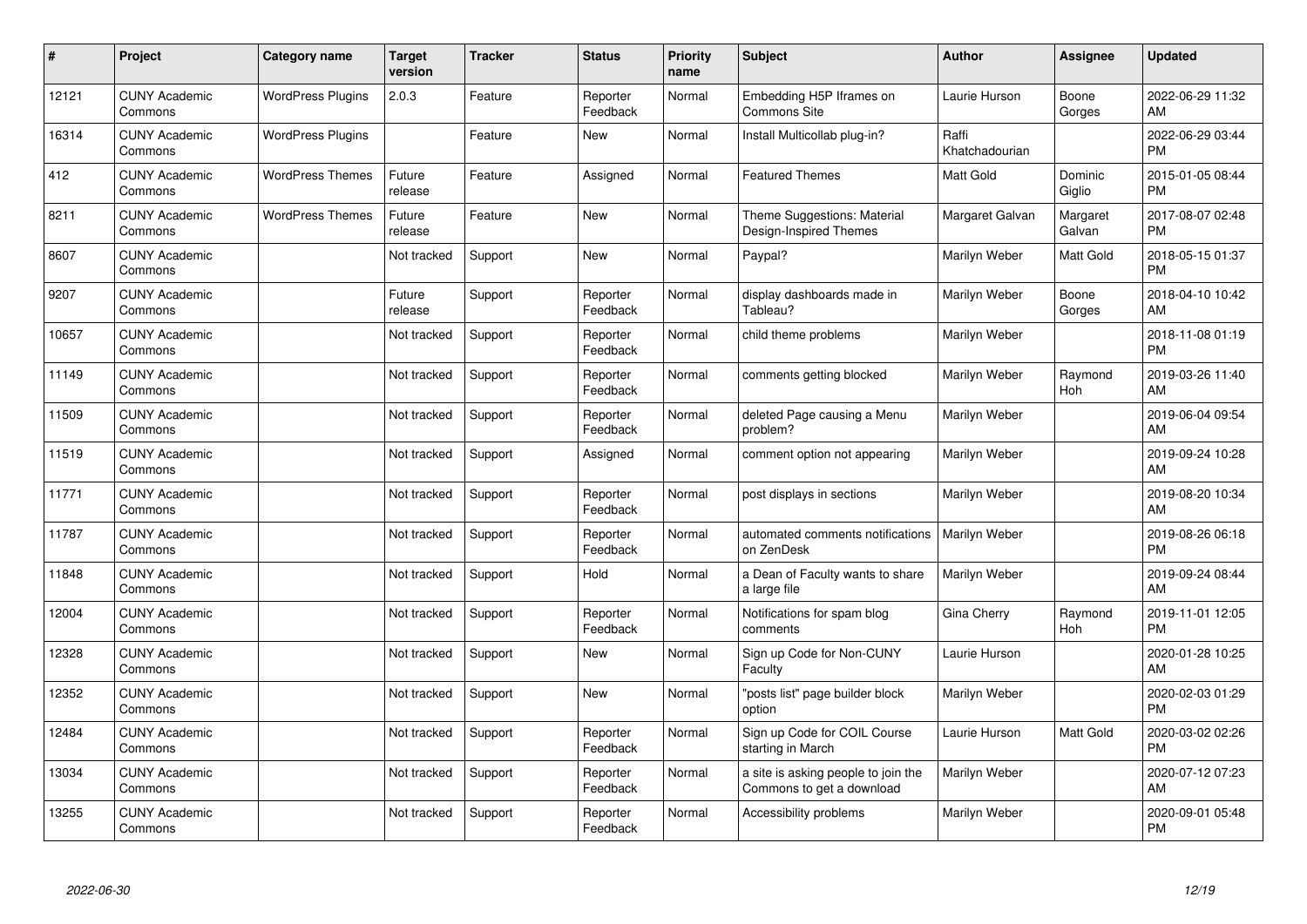| ∦     | Project                         | <b>Category name</b> | <b>Target</b><br>version | <b>Tracker</b> | <b>Status</b>        | <b>Priority</b><br>name | <b>Subject</b>                                                    | <b>Author</b>    | Assignee       | <b>Updated</b>                |
|-------|---------------------------------|----------------------|--------------------------|----------------|----------------------|-------------------------|-------------------------------------------------------------------|------------------|----------------|-------------------------------|
| 13286 | <b>CUNY Academic</b><br>Commons |                      | Not tracked              | Support        | <b>New</b>           | Normal                  | problem connecting with<br>WordPress app                          | Marilyn Weber    | Raymond<br>Hoh | 2020-09-08 11:16<br>AM        |
| 14398 | <b>CUNY Academic</b><br>Commons |                      | Not tracked              | Support        | Reporter<br>Feedback | Normal                  | Events plug-in notification problem                               | Marilyn Weber    |                | 2021-05-11 11:21<br><b>AM</b> |
| 14538 | <b>CUNY Academic</b><br>Commons |                      | Not tracked              | Support        | Reporter<br>Feedback | Normal                  | <b>Weebly To Commons</b>                                          | Laurie Hurson    |                | 2021-09-14 10:47<br>AM        |
| 14784 | <b>CUNY Academic</b><br>Commons |                      |                          | Support        | Reporter<br>Feedback | Normal                  | User report of logo problem when<br>using Customizer theme        | Marilyn Weber    |                | 2021-09-17 10:25<br>AM        |
| 14842 | <b>CUNY Academic</b><br>Commons |                      | Not tracked              | Support        | Reporter<br>Feedback | Normal                  | Question about widgets and block<br>editor                        | Gina Cherry      |                | 2021-10-06 03:01<br><b>PM</b> |
| 14900 | <b>CUNY Academic</b><br>Commons |                      | Not tracked              | Support        | Reporter<br>Feedback | Normal                  | previous theme?                                                   | Marilyn Weber    |                | 2021-10-25 10:31<br><b>AM</b> |
| 15045 | <b>CUNY Academic</b><br>Commons |                      |                          | Support        | <b>New</b>           | Normal                  | no result for KCeL in the search<br>box on the commons            | Marilyn Weber    |                | 2021-12-10 11:29<br>AM        |
| 15169 | <b>CUNY Academic</b><br>Commons |                      | 2.0.3                    | Support        | Reporter<br>Feedback | Normal                  | new Prelude website zipfiles for<br>custom theme and other files. | Marilyn Weber    |                | 2022-06-29 11:32<br>AM        |
| 15176 | <b>CUNY Academic</b><br>Commons |                      | Not tracked              | Support        | Reporter<br>Feedback | Normal                  | Archiving Q Writing & Old<br>Wordpress Sites on the Commons       | Laurie Hurson    |                | 2022-02-08 10:28<br>AM        |
| 15260 | <b>CUNY Academic</b><br>Commons |                      |                          | Support        | Reporter<br>Feedback | Normal                  | Diacritical markings   European<br><b>Stages</b>                  | Marilyn Weber    |                | 2022-02-04 08:16<br>AM        |
| 15370 | <b>CUNY Academic</b><br>Commons |                      |                          | Support        | Reporter<br>Feedback | Normal                  | All-in-One Event Calendar?                                        | Marilyn Weber    |                | 2022-02-17 11:03<br>AM        |
| 15565 | <b>CUNY Academic</b><br>Commons |                      |                          | Support        | <b>New</b>           | Normal                  | Events - send updates to an email<br>listserv                     | Marilyn Weber    |                | 2022-03-10 01:06<br><b>PM</b> |
| 15655 | <b>CUNY Academic</b><br>Commons |                      | 2.0.3                    | Support        | Reporter<br>Feedback | Normal                  | Event Aggregator plugin?                                          | Marilyn Weber    |                | 2022-06-29 11:32<br><b>AM</b> |
| 15816 | <b>CUNY Academic</b><br>Commons |                      | Not tracked              | Support        | <b>New</b>           | Normal                  | slow loading at SPS                                               | Marilyn Weber    |                | 2022-04-05 01:26<br><b>PM</b> |
| 16099 | <b>CUNY Academic</b><br>Commons |                      |                          | Support        | Reporter<br>Feedback | Normal                  | request for Newsletter Glue                                       | Marilyn Weber    |                | 2022-05-13 12:14<br><b>PM</b> |
| 16110 | <b>CUNY Academic</b><br>Commons |                      |                          | Support        | Reporter<br>Feedback | Normal                  | remove Creative Commons<br>license from pages?                    | Marilyn Weber    | Raymond<br>Hoh | 2022-05-17 06:11<br><b>PM</b> |
| 10839 | <b>CUNY Academic</b><br>Commons | About page           | Not tracked              | Support        | New                  | Normal                  | <b>Mission Statement Needs</b><br>Revision                        | scott voth       | Matt Gold      | 2018-12-26 10:58<br>AM        |
| 4070  | <b>CUNY Academic</b><br>Commons | Analytics            | Not tracked              | Support        | Assigned             | Normal                  | Request for JITP site analytics                                   | <b>Matt Gold</b> | Seth Persons   | 2016-02-23 03:09<br><b>PM</b> |
| 12350 | <b>CUNY Academic</b><br>Commons | Blogs (BuddyPress)   | Not tracked              | Support        | Reporter<br>Feedback | Normal                  | URL creation problem                                              | Marilyn Weber    |                | 2020-02-03 11:27<br>AM        |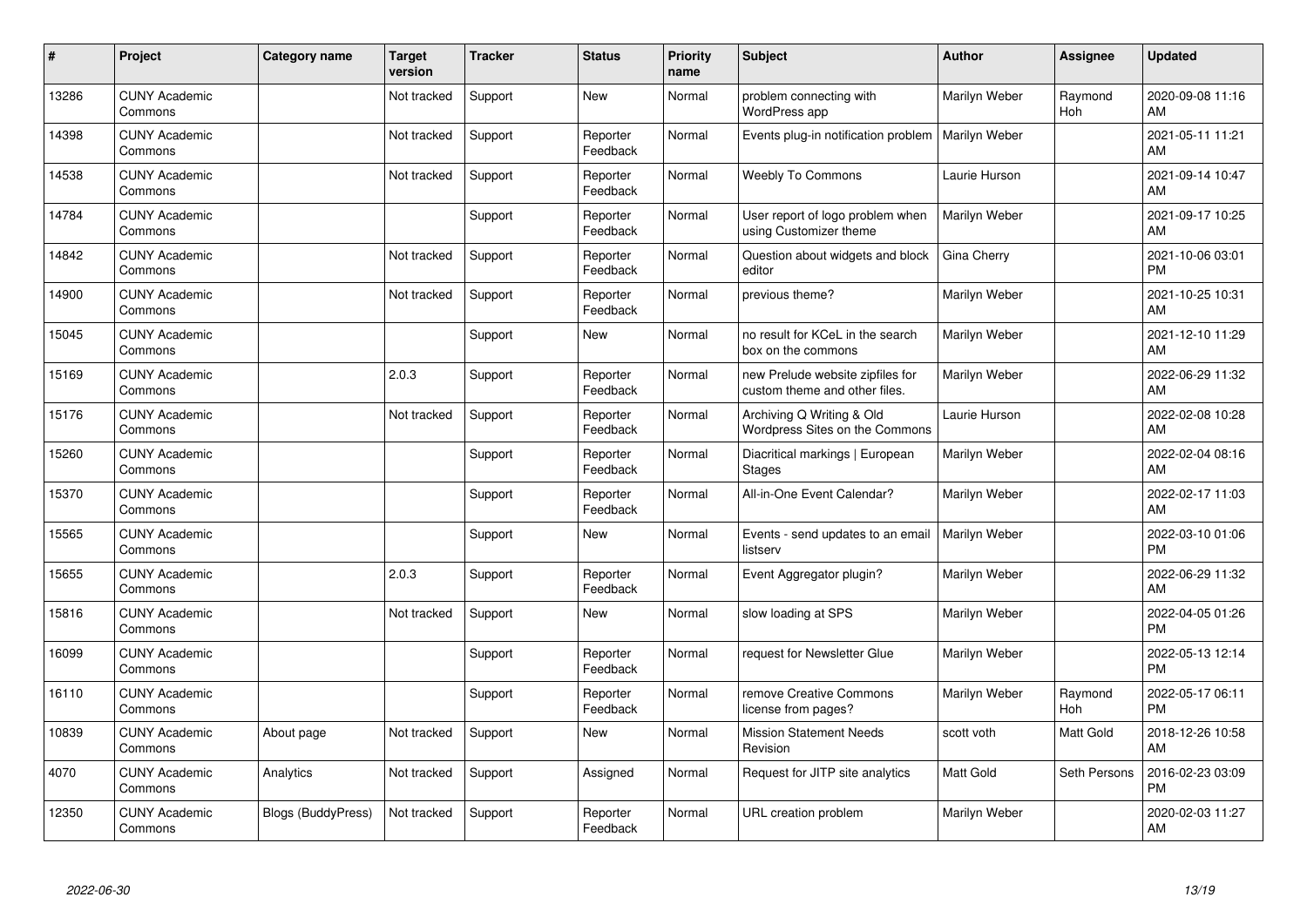| #     | Project                         | <b>Category name</b> | <b>Target</b><br>version | <b>Tracker</b> | <b>Status</b>        | Priority<br>name | <b>Subject</b>                                                                            | <b>Author</b>         | Assignee         | <b>Updated</b>                |
|-------|---------------------------------|----------------------|--------------------------|----------------|----------------------|------------------|-------------------------------------------------------------------------------------------|-----------------------|------------------|-------------------------------|
| 14994 | <b>CUNY Academic</b><br>Commons | cdev.gc.cuny.edu     | Not tracked              | Support        | In Progress          | Normal           | Clear Cache on CDEV                                                                       | scott voth            | Raymond<br>Hoh   | 2021-12-07 03:51<br><b>PM</b> |
| 10982 | <b>CUNY Academic</b><br>Commons | Domain Mapping       | Not tracked              | Support        | Reporter<br>Feedback | Normal           | <b>CNAME</b> question                                                                     | scott voth            |                  | 2019-01-22 04:29<br><b>PM</b> |
| 11493 | <b>CUNY Academic</b><br>Commons | Domain Mapping       | Not tracked              | Support        | Reporter<br>Feedback | Normal           | Domain Mapping Request - Talia<br>Schaffer                                                | scott voth            | Matt Gold        | 2019-08-06 08:39<br>AM        |
| 11883 | <b>CUNY Academic</b><br>Commons | Help/Codex           | Not tracked              | Support        | <b>New</b>           | Normal           | Need Embedding Help Page<br>Update (Tableau)                                              | Anthony Wheeler       | scott voth       | 2019-09-24 08:49<br>AM        |
| 12382 | <b>CUNY Academic</b><br>Commons | Membership           | Not tracked              | Support        | New                  | Normal           | Email request change                                                                      | Marilyn Weber         | Marilyn<br>Weber | 2020-02-06 12:56<br><b>PM</b> |
| 11496 | <b>CUNY Academic</b><br>Commons | Public Portfolio     | 1.15.2                   | Support        | New                  | Normal           | Replace Twitter Icon on Member<br>Portfolio page                                          | scott voth            | Boone<br>Gorges  | 2019-06-06 01:03<br><b>PM</b> |
| 12247 | <b>CUNY Academic</b><br>Commons | Publicity            | Not tracked              | Support        | <b>New</b>           | Normal           | <b>Screenshot of First Commons</b><br>Homepage                                            | scott voth            | scott voth       | 2020-01-14 12:08<br><b>PM</b> |
| 10273 | <b>CUNY Academic</b><br>Commons | Registration         | Not tracked              | Support        | Reporter<br>Feedback | Normal           | users combining CF and campus<br>address                                                  | Marilyn Weber         |                  | 2019-09-18 10:58<br>AM        |
| 9729  | <b>CUNY Academic</b><br>Commons | <b>SEO</b>           | Not tracked              | Support        | New                  | Normal           | 503 Errors showing on<br>newlaborforum.cuny.edu                                           | Diane Krauthamer      | Raymond<br>Hoh   | 2018-05-22 04:48<br><b>PM</b> |
| 13975 | <b>CUNY Academic</b><br>Commons | Social Paper         | Not tracked              | Support        | Reporter<br>Feedback | Normal           | can't approve comments on Social<br>Paper paper                                           | Marilyn Weber         |                  | 2021-02-12 09:33<br>AM        |
| 9941  | <b>CUNY Academic</b><br>Commons | Wiki                 | Not tracked              | Support        | Assigned             | Normal           | Wiki functionality                                                                        | <b>Matt Gold</b>      | Boone<br>Gorges  | 2018-06-26 10:57<br>AM        |
| 11386 | <b>CUNY Academic</b><br>Commons | WordPress - Media    | Not tracked              | Support        | Reporter<br>Feedback | Normal           | disappearing images                                                                       | scott voth            | Boone<br>Gorges  | 2019-05-14 10:32<br>AM        |
| 11449 | <b>CUNY Academic</b><br>Commons | WordPress - Media    | Not tracked              | Support        | Reporter<br>Feedback | Normal           | Cloning Media Library for JITP<br>from Staging to Production Site                         | <b>Patrick DeDauw</b> | Boone<br>Gorges  | 2019-05-13 12:00<br><b>PM</b> |
| 636   | <b>CUNY Academic</b><br>Commons | WordPress (misc)     | Not tracked              | Support        | Assigned             | Normal           | Create Lynda.com-like Table of<br>Contents for Prospective Tutorial<br><b>Screencasts</b> | <b>Matt Gold</b>      | scott voth       | 2016-02-23 03:12<br><b>PM</b> |
| 2175  | <b>CUNY Academic</b><br>Commons | WordPress (misc)     | Not tracked              | Support        | Assigned             | Normal           | Subscibe 2 vs. Jetpack<br>subscription options                                            | local admin           | Matt Gold        | 2016-01-26 04:58<br><b>PM</b> |
| 11624 | <b>CUNY Academic</b><br>Commons | WordPress (misc)     | Not tracked              | Support        | <b>New</b>           | Normal           | Change pages into posts or swap<br>database for a Commons site?                           | Stephen Klein         | Raymond<br>Hoh   | 2019-07-09 11:04<br>AM        |
| 14074 | <b>CUNY Academic</b><br>Commons | WordPress (misc)     | Not tracked              | Support        | Reporter<br>Feedback | Normal           | page password protection problem                                                          | Marilyn Weber         |                  | 2021-03-02 11:03<br>AM        |
| 14983 | <b>CUNY Academic</b><br>Commons | WordPress (misc)     | Not tracked              | Support        | Reporter<br>Feedback | Normal           | "Read More" tag not working                                                               | Rebecca Krisel        | Raymond<br>Hoh   | 2021-11-23 01:17<br><b>PM</b> |
| 15767 | <b>CUNY Academic</b><br>Commons | WordPress (misc)     |                          | Support        | <b>New</b>           | Normal           | Site loading slowly                                                                       | scott voth            | Boone<br>Gorges  | 2022-04-04 08:56<br><b>PM</b> |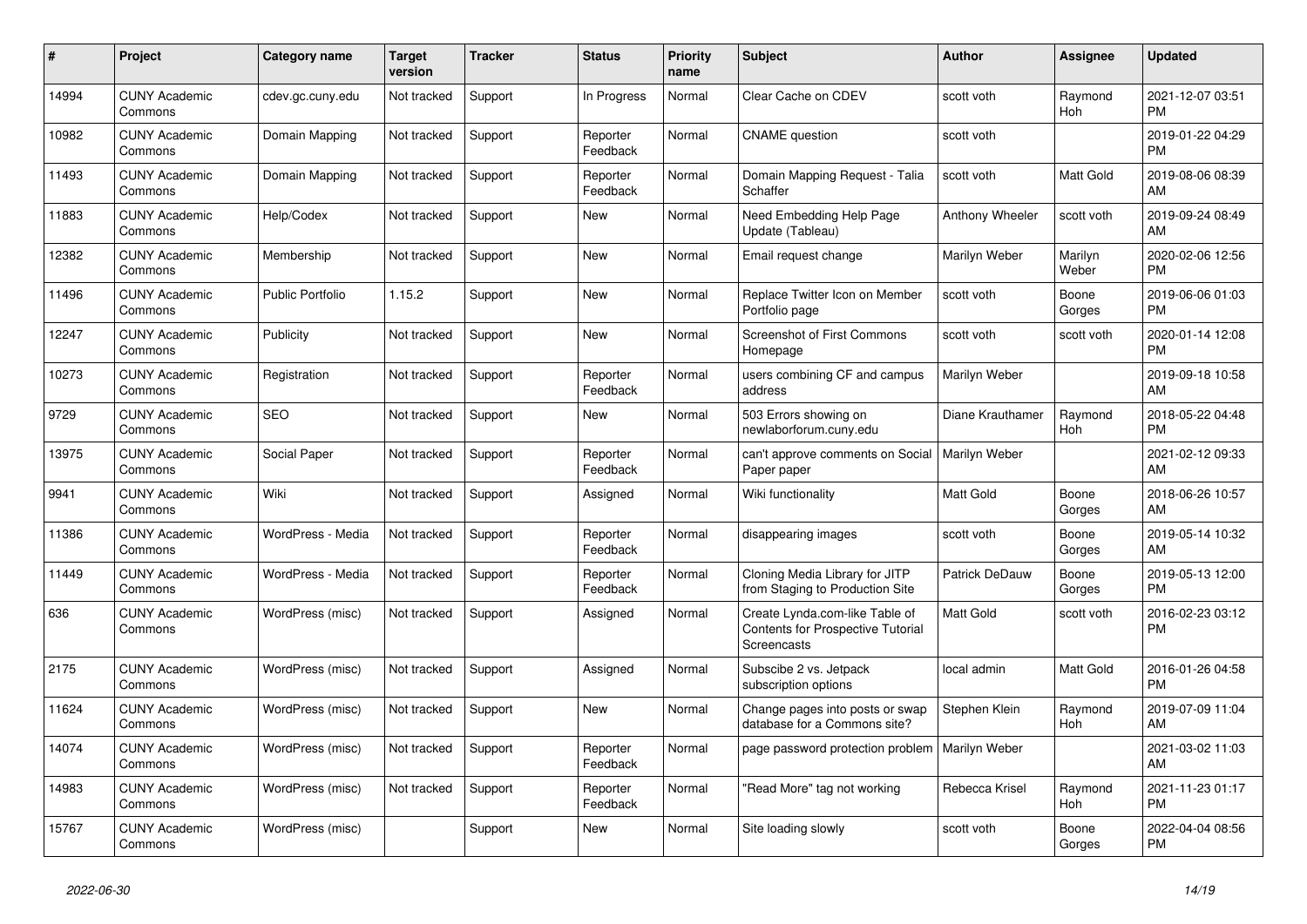| #     | Project                         | <b>Category name</b>     | <b>Target</b><br>version | <b>Tracker</b> | <b>Status</b>        | <b>Priority</b><br>name | <b>Subject</b>                                                      | <b>Author</b>    | <b>Assignee</b>     | <b>Updated</b>                |
|-------|---------------------------------|--------------------------|--------------------------|----------------|----------------------|-------------------------|---------------------------------------------------------------------|------------------|---------------------|-------------------------------|
| 5826  | <b>CUNY Academic</b><br>Commons | <b>WordPress Plugins</b> | Future<br>release        | Support        | Reporter<br>Feedback | Normal                  | <b>Remove Subscription Options</b><br>plugin from directory         | Sarah Morgano    | Sarah<br>Morgano    | 2016-10-21 04:14<br><b>PM</b> |
| 9211  | <b>CUNY Academic</b><br>Commons | <b>WordPress Plugins</b> | Future<br>release        | Support        | Reporter<br>Feedback | Normal                  | Auto-Role Setting in Forum Plugin<br><b>Causing Some Confusion</b>  | Luke Waltzer     | Boone<br>Gorges     | 2018-03-13 11:44<br>AM        |
| 11545 | <b>CUNY Academic</b><br>Commons | <b>WordPress Plugins</b> | Not tracked              | Support        | <b>New</b>           | Normal                  | <b>Twitter searches in WordPress</b>                                | Gina Cherry      | Matt Gold           | 2019-09-23 01:03<br><b>PM</b> |
| 11788 | <b>CUNY Academic</b><br>Commons | <b>WordPress Plugins</b> | Future<br>release        | Support        | Reporter<br>Feedback | Normal                  | Plugin Request - Browse Aloud                                       | scott voth       |                     | 2019-09-24 08:42<br>AM        |
| 12741 | <b>CUNY Academic</b><br>Commons | <b>WordPress Plugins</b> | Not tracked              | Support        | Reporter<br>Feedback | Normal                  | Tableau Public Viz Block                                            | Marilyn Weber    | Raymond<br>Hoh      | 2020-05-12 11:00<br>AM        |
| 13946 | <b>CUNY Academic</b><br>Commons | <b>WordPress Plugins</b> | 2.1.0                    | Support        | Assigned             | Normal                  | Custom Embed handler For<br>OneDrive files                          | scott voth       | Raymond<br>Hoh      | 2022-05-26 10:46<br>AM        |
| 3492  | <b>CUNY Academic</b><br>Commons | <b>WordPress Themes</b>  | Future<br>release        | Support        | Assigned             | Normal                  | Add CBOX theme to the<br>Commons                                    | scott voth       | Raymond<br>Hoh      | 2014-10-08 05:55<br><b>PM</b> |
| 14911 | <b>CUNY Academic</b><br>Commons | <b>WordPress Themes</b>  | Not tracked              | Support        | <b>New</b>           | Normal                  | Twentytwentyone theme                                               | Marilyn Weber    |                     | 2021-10-28 10:37<br>AM        |
| 4986  | <b>CUNY Academic</b><br>Commons | ZenDesk                  | Not tracked              | Support        | Assigned             | Normal                  | Prepare documentation for<br>Zendesk re web widget                  | <b>Matt Gold</b> | Samantha<br>Raddatz | 2016-02-25 03:09<br><b>PM</b> |
| 2666  | <b>CUNY Academic</b><br>Commons | About page               | Not tracked              | Documentation  | Assigned             | Normal                  | <b>Update About Text</b>                                            | Chris Stein      | Luke Waltzer        | 2016-03-04 11:19<br>AM        |
| 3524  | <b>CUNY Academic</b><br>Commons | Documentation            | Not tracked              | Documentation  | Assigned             | Normal                  | Post describing all you can do<br>when starting up a new blog/group | <b>Matt Gold</b> | scott voth          | 2014-10-04 12:56<br><b>PM</b> |
| 12392 | <b>CUNY Academic</b><br>Commons | Help/Codex               | Not tracked              | Documentation  | <b>New</b>           | Normal                  | <b>Updates to Common Commons</b><br>Questions on Help Page          | scott voth       | Margaret<br>Galvan  | 2020-02-11 10:53<br>AM        |
| 3565  | <b>CUNY Academic</b><br>Commons | My Commons               | Not tracked              | Documentation  | New                  | Normal                  | Load Newest inconsistencies                                         | Chris Stein      | scott voth          | 2015-11-09 01:16<br><b>PM</b> |
| 8666  | <b>CUNY Academic</b><br>Commons | Teaching                 | Not tracked              | Documentation  | Assigned             | Normal                  | Create Teaching on the Commons<br>Resource Page                     | Matt Gold        | Laurie Hurson       | 2019-09-23 03:16<br><b>PM</b> |
| 9015  | <b>CUNY Academic</b><br>Commons | Groups (misc)            | Not tracked              | Outreach       | Assigned             | Normal                  | Email group admins the email<br>addresses of their groups           | <b>Matt Gold</b> | Matt Gold           | 2018-01-02 09:54<br>AM        |
| 3369  | <b>CUNY Academic</b><br>Commons | Reply By Email           | Not tracked              | Outreach       | Hold                 | Normal                  | Release reply by email to WP<br>plugin directory                    | Matt Gold        | Raymond<br>Hoh      | 2016-03-01 12:46<br><b>PM</b> |
| 2612  | <b>CUNY Academic</b><br>Commons |                          | Not tracked              | Publicity      | Assigned             | Normal                  | Pinterest site for the Commons                                      | local admin      | Sarah<br>Morgano    | 2016-03-04 11:19<br>AM        |
| 5298  | <b>CUNY Academic</b><br>Commons |                          | Not tracked              | Publicity      | New                  | Normal                  | Survey Pop-Up Text                                                  | Samantha Raddatz | Samantha<br>Raddatz | 2016-03-22 12:27<br><b>PM</b> |
| 6665  | <b>CUNY Academic</b><br>Commons |                          | Not tracked              | Publicity      | <b>New</b>           | Normal                  | Dead Link in 1.10 announcement<br>post                              | Paige Dupont     | Stephen Real        | 2016-12-01 03:11<br><b>PM</b> |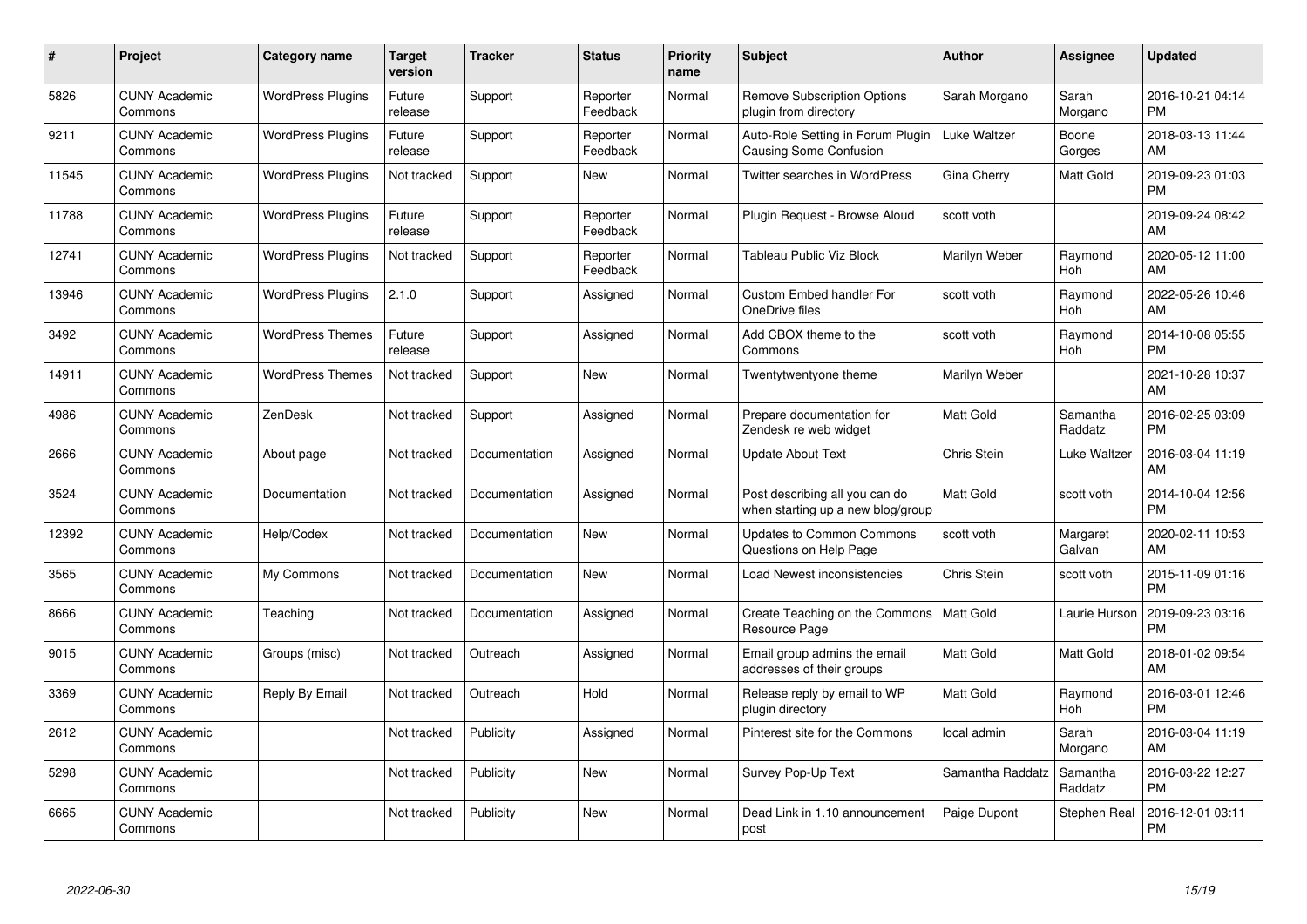| #     | Project                         | <b>Category name</b>   | <b>Target</b><br>version | <b>Tracker</b> | <b>Status</b>        | <b>Priority</b><br>name | <b>Subject</b>                                                                       | <b>Author</b>    | <b>Assignee</b>     | <b>Updated</b>                |
|-------|---------------------------------|------------------------|--------------------------|----------------|----------------------|-------------------------|--------------------------------------------------------------------------------------|------------------|---------------------|-------------------------------|
| 11393 | <b>CUNY Academic</b><br>Commons |                        | Not tracked              | Publicity      | New                  | Normal                  | After 1.15 release, ceate a hero<br>slide and post about adding a site<br>to a group | scott voth       | Patrick<br>Sweeney  | 2019-05-14 10:32<br>AM        |
| 14475 | <b>CUNY Academic</b><br>Commons |                        | Not tracked              | Publicity      | New                  | Normal                  | OER Showcase Page                                                                    | Laurie Hurson    | Laurie Hurson       | 2021-09-14 10:46<br>AM        |
| 14504 | <b>CUNY Academic</b><br>Commons |                        | Not tracked              | Publicity      | Reporter<br>Feedback | Normal                  | Adding showcases to home page<br>menu                                                | Laurie Hurson    | Boone<br>Gorges     | 2022-01-19 03:26<br><b>PM</b> |
| 3506  | <b>CUNY Academic</b><br>Commons | Publicity              | 1.7                      | Publicity      | New                  | Normal                  | Prepare 1.7 email messaging                                                          | Micki Kaufman    | Micki<br>Kaufman    | 2014-10-01 12:36<br><b>PM</b> |
| 3509  | <b>CUNY Academic</b><br>Commons | Publicity              | 1.7                      | Publicity      | <b>New</b>           | Normal                  | Create 1.7 digital signage imagery                                                   | Micki Kaufman    | Marilyn<br>Weber    | 2014-10-01 12:40<br><b>PM</b> |
| 3510  | <b>CUNY Academic</b><br>Commons | Publicity              | 1.7                      | Publicity      | Assigned             | Normal                  | Post on the News Blog re: 'My<br>Commons'                                            | Micki Kaufman    | Sarah<br>Morgano    | 2014-10-15 11:18<br>AM        |
| 3511  | <b>CUNY Academic</b><br>Commons | Publicity              | 1.7                      | Publicity      | Assigned             | Normal                  | Social media for 1.7                                                                 | Micki Kaufman    | Sarah<br>Morgano    | 2014-10-14 03:32<br><b>PM</b> |
| 6014  | <b>CUNY Academic</b><br>Commons | Publicity              | Future<br>release        | Publicity      | Reporter<br>Feedback | Normal                  | Google search listing                                                                | <b>Matt Gold</b> | Boone<br>Gorges     | 2016-09-21 03:48<br><b>PM</b> |
| 4235  | <b>CUNY Academic</b><br>Commons |                        | Not tracked              | Design/UX      | Assigned             | Normal                  | Explore user experience around<br>comments on forum topics vs docs                   | <b>Matt Gold</b> | Samantha<br>Raddatz | 2015-07-21 10:23<br>AM        |
| 15210 | <b>CUNY Academic</b><br>Commons | Analytics              | Not tracked              | Design/UX      | <b>New</b>           | Normal                  | Google Analytics improvements                                                        | Colin McDonald   | Boone<br>Gorges     | 2022-05-24 10:47<br>AM        |
| 7624  | <b>CUNY Academic</b><br>Commons | BuddyPress (misc)      | Future<br>release        | Design/UX      | <b>New</b>           | Normal                  | <b>BP Notifications</b>                                                              | Luke Waltzer     | Paige Dupont        | 2017-02-08 10:43<br><b>PM</b> |
| 4226  | <b>CUNY Academic</b><br>Commons | <b>BuddyPress Docs</b> | Future<br>release        | Design/UX      | <b>New</b>           | Normal                  | Add option to connect a Doc with<br>a Group                                          | Samantha Raddatz | Samantha<br>Raddatz | 2015-09-09 04:08<br><b>PM</b> |
| 4027  | <b>CUNY Academic</b><br>Commons | Commons In A Box       | Not tracked              | Design/UX      | Assigned             | Normal                  | Usability review of CBOX update<br>procedures                                        | Matt Gold        | Samantha<br>Raddatz | 2015-05-11 06:36<br><b>PM</b> |
| 860   | <b>CUNY Academic</b><br>Commons | Design                 | Future<br>release        | Design/UX      | Assigned             | Normal                  | <b>Standardize Button Treatment</b><br><b>Across the Commons</b>                     | Chris Stein      | Chris Stein         | 2014-05-01 09:45<br>AM        |
| 10439 | <b>CUNY Academic</b><br>Commons | Design                 | 2.1.0                    | Design/UX      | <b>New</b>           | Normal                  | Create Style Guide for Commons                                                       | Sonja Leix       | Sara Cannon         | 2022-06-28 01:43<br><b>PM</b> |
| 4225  | <b>CUNY Academic</b><br>Commons | DiRT Integration       | Future<br>release        | Design/UX      | <b>New</b>           | Normal                  | Add information to DIRT page (in<br>Create a Group)                                  | Samantha Raddatz | Matt Gold           | 2015-06-26 03:14<br><b>PM</b> |
| 4592  | <b>CUNY Academic</b><br>Commons | Events                 | Future<br>release        | Design/UX      | <b>New</b>           | Normal                  | Event Creation - Venue Dropdown<br>Slow                                              | Samantha Raddatz | Boone<br>Gorges     | 2015-09-14 04:56<br><b>PM</b> |
| 4903  | <b>CUNY Academic</b><br>Commons | Events                 | Future<br>release        | Design/UX      | Assigned             | Normal                  | Improving visual appearance of<br>event calendars                                    | <b>Matt Gold</b> | Boone<br>Gorges     | 2016-10-13 11:51<br>AM        |
| 3059  | <b>CUNY Academic</b><br>Commons | Group Forums           | Future<br>release        | Design/UX      | <b>New</b>           | Normal                  | Forum Post Permissable Content<br><b>Explanatory Text</b>                            | Chris Stein      | Chris Stein         | 2015-04-02 11:27<br>AM        |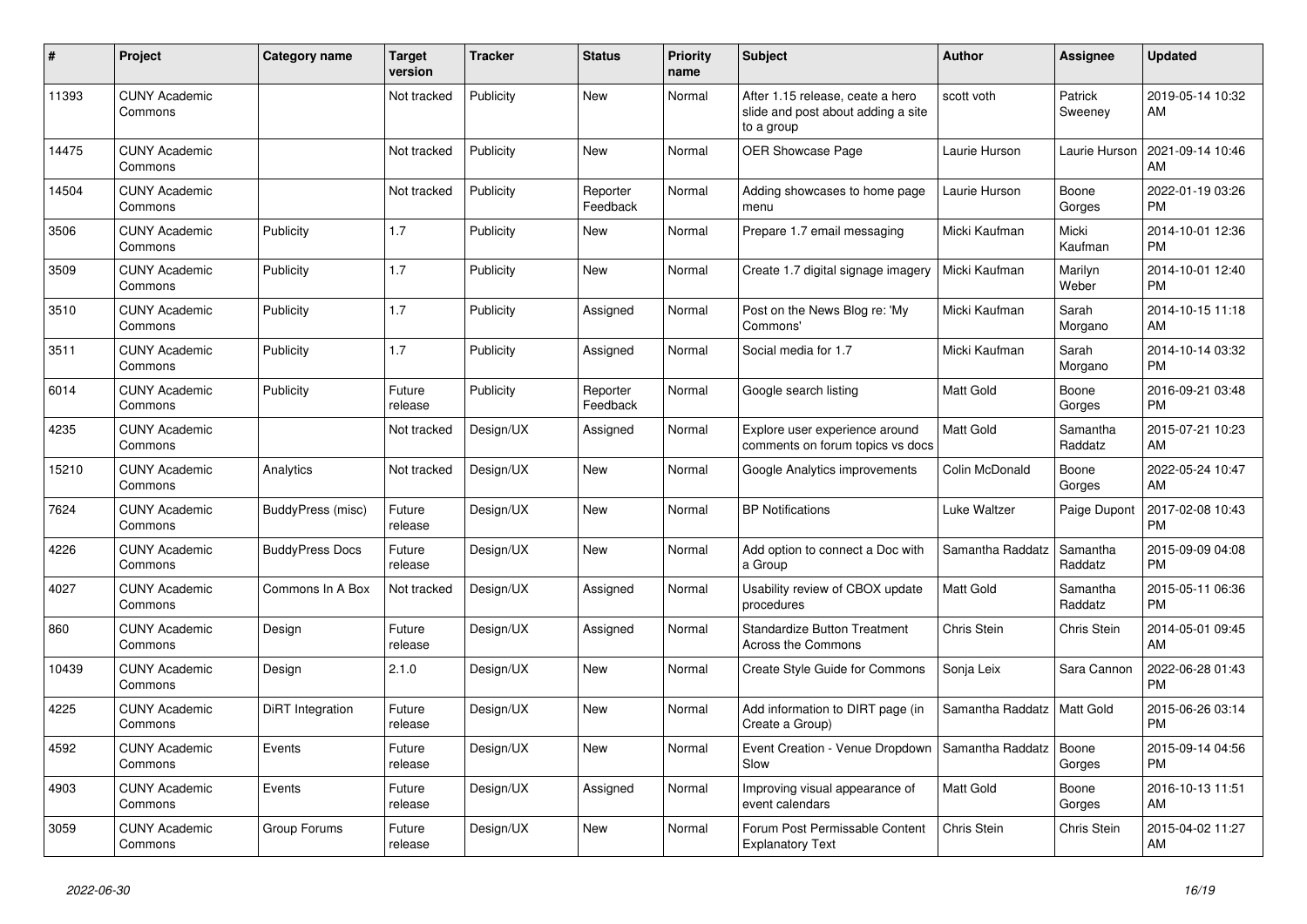| #     | Project                         | Category name               | <b>Target</b><br>version | <b>Tracker</b> | <b>Status</b>        | Priority<br>name | <b>Subject</b>                                                                                  | <b>Author</b>           | Assignee            | <b>Updated</b>                |
|-------|---------------------------------|-----------------------------|--------------------------|----------------|----------------------|------------------|-------------------------------------------------------------------------------------------------|-------------------------|---------------------|-------------------------------|
| 4221  | <b>CUNY Academic</b><br>Commons | Group Forums                | Future<br>release        | Design/UX      | Assigned             | Normal           | Add 'Number of Posts' display<br>option to Forum page                                           | Samantha Raddatz        | Samantha<br>Raddatz | 2015-06-26 02:21<br><b>PM</b> |
| 10580 | <b>CUNY Academic</b><br>Commons | Information<br>Architecture | Future<br>release        | Design/UX      | <b>New</b>           | Normal           | Primary nav item review                                                                         | Boone Gorges            | Sara Cannon         | 2022-06-28 01:29<br><b>PM</b> |
| 3577  | <b>CUNY Academic</b><br>Commons | My Commons                  | Future<br>release        | Design/UX      | Assigned             | Normal           | Replies to items in My Commons                                                                  | Matt Gold               | Raymond<br>Hoh      | 2015-04-09 05:19<br><b>PM</b> |
| 4253  | <b>CUNY Academic</b><br>Commons | Public Portfolio            | Future<br>release        | Design/UX      | New                  | Normal           | Encourage users to add portfolio<br>content                                                     | Samantha Raddatz        | Samantha<br>Raddatz | 2015-07-07 11:32<br>AM        |
| 4404  | <b>CUNY Academic</b><br>Commons | <b>Public Portfolio</b>     | Future<br>release        | Design/UX      | Assigned             | Normal           | Change color of permissions info<br>on portfolio editing interface                              | <b>Matt Gold</b>        | Samantha<br>Raddatz | 2015-08-11 05:28<br><b>PM</b> |
| 4622  | <b>CUNY Academic</b><br>Commons | <b>Public Portfolio</b>     | Future<br>release        | Design/UX      | New                  | Normal           | <b>Profile Visibility Settings</b>                                                              | Samantha Raddatz        | Samantha<br>Raddatz | 2015-09-21 12:18<br><b>PM</b> |
| 5182  | <b>CUNY Academic</b><br>Commons | Social Paper                | Future<br>release        | Design/UX      | <b>New</b>           | Normal           | "Publishing" a private paper on<br>social paper?                                                | Raffi<br>Khatchadourian | Boone<br>Gorges     | 2016-10-13 04:12<br><b>PM</b> |
| 5183  | <b>CUNY Academic</b><br>Commons | Social Paper                | Future<br>release        | Design/UX      | <b>New</b>           | Normal           | Creating a new paper when<br>viewing an existing paper                                          | Raffi<br>Khatchadourian | Samantha<br>Raddatz | 2016-02-02 12:09<br><b>PM</b> |
| 4222  | <b>CUNY Academic</b><br>Commons | <b>User Experience</b>      | Future<br>release        | Design/UX      | <b>New</b>           | Normal           | Add information to 'Delete<br>Account' page                                                     | Samantha Raddatz        | scott voth          | 2015-06-26 11:35<br>AM        |
| 6298  | <b>CUNY Academic</b><br>Commons | <b>User Experience</b>      | Not tracked              | Design/UX      | Assigned             | Normal           | Examine data from survey                                                                        | Matt Gold               | Margaret<br>Galvan  | 2016-10-14 12:16<br><b>PM</b> |
| 11843 | <b>CUNY Academic</b><br>Commons | WordPress (misc)            | Future<br>release        | Design/UX      | <b>New</b>           | Normal           | Tweaking the Gutenberg Editor<br>Interface                                                      | Laurie Hurson           |                     | 2022-04-26 12:00<br><b>PM</b> |
| 8078  | <b>CUNY Academic</b><br>Commons | <b>WordPress Plugins</b>    | Future<br>release        | System Upgrade | Assigned             | Normal           | CommentPress Updates                                                                            | Margaret Galvan         | Christian<br>Wach   | 2017-05-08 03:49<br><b>PM</b> |
| 2576  | <b>NYCDH Community</b><br>Site  |                             |                          | Bug            | Hold                 | Low              | Test Next Button in Javascript<br><b>Tutorial Under Activities</b>                              | <b>Mark Newton</b>      | Alex Gil            | 2013-05-18 02:55<br><b>PM</b> |
| 2618  | <b>NYCDH Community</b><br>Site  |                             |                          | Bug            | Assigned             | Low              | Mark blogs as spam when created<br>by users marked as spam                                      | Matt Gold               | Boone<br>Gorges     | 2013-06-09 11:38<br><b>PM</b> |
| 11971 | <b>CUNY Academic</b><br>Commons | <b>Email Notifications</b>  | Future<br>release        | Bug            | Reporter<br>Feedback | Low              | Pictures obscured in emailed post<br>notifications                                              | Marilyn Weber           | Raymond<br>Hoh      | 2019-11-21 01:14<br><b>PM</b> |
| 6749  | <b>CUNY Academic</b><br>Commons | Events                      | Future<br>release        | Bug            | New                  | Low              | BPEO iCal request can trigger<br>very large number of DB queries                                | Boone Gorges            | Raymond<br>Hoh      | 2016-11-15 10:09<br><b>PM</b> |
| 4535  | <b>CUNY Academic</b><br>Commons | My Commons                  | Future<br>release        | Bug            | New                  | Low              | My Commons filter issue                                                                         | scott voth              | Raymond<br>Hoh      | 2015-09-01 11:17<br>AM        |
| 8675  | <b>CUNY Academic</b><br>Commons | User Onboarding             | Future<br>release        | Bug            | Reporter<br>Feedback | Low              | Add new User search screen calls<br>for the input of email address but<br>doesn't work with one | Paul Hebert             | Boone<br>Gorges     | 2017-10-11 11:17<br>AM        |
| 6356  | <b>CUNY Academic</b><br>Commons | <b>WordPress Plugins</b>    | Future<br>release        | Bug            | Reporter<br>Feedback | Low              | Should Subscribe2 be<br>deprecated?                                                             | Luke Waltzer            |                     | 2017-03-20 12:20<br><b>PM</b> |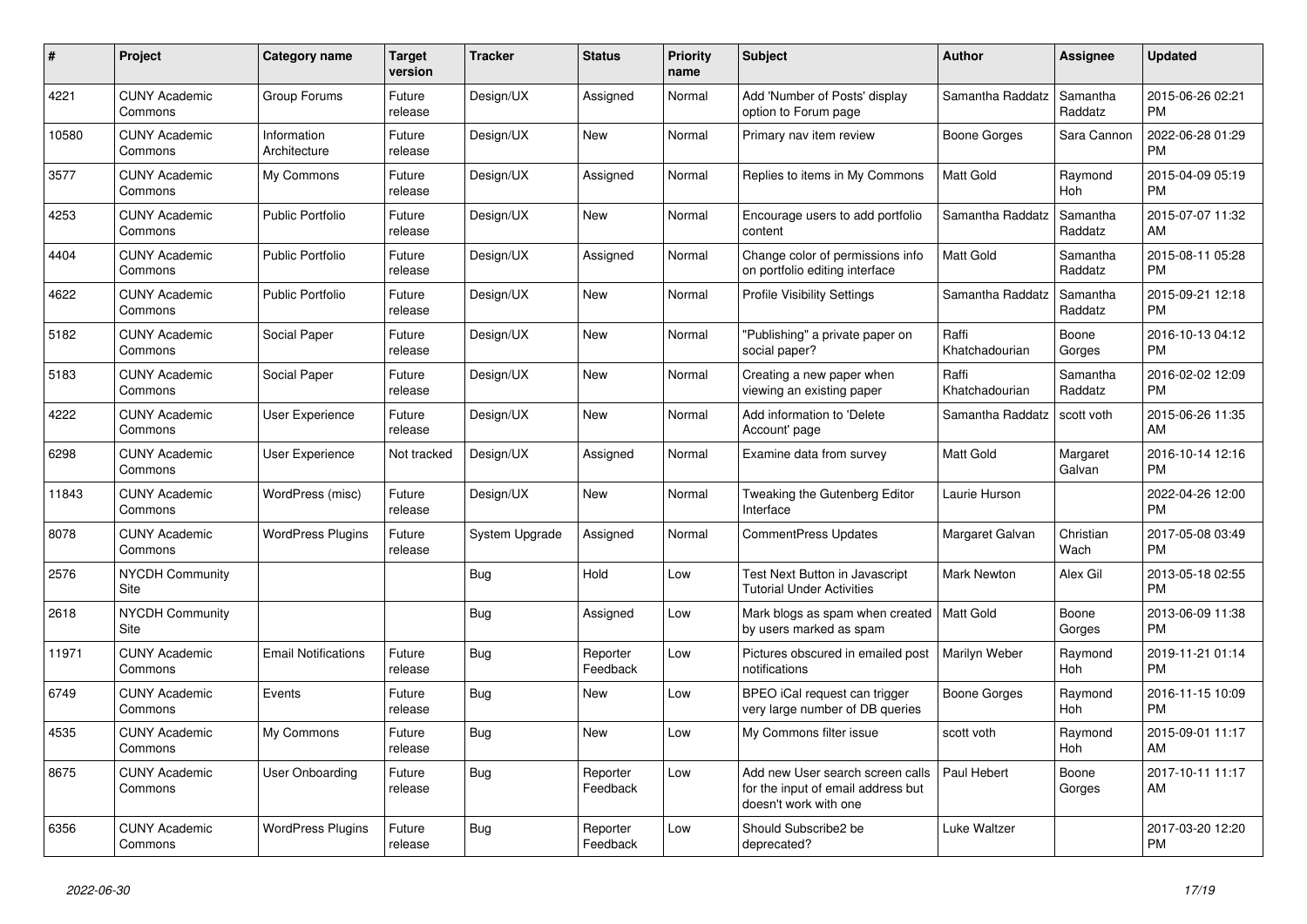| #     | Project                         | <b>Category name</b>       | Target<br>version | <b>Tracker</b> | <b>Status</b>        | <b>Priority</b><br>name | <b>Subject</b>                                                                | <b>Author</b>       | <b>Assignee</b>     | <b>Updated</b>                |
|-------|---------------------------------|----------------------------|-------------------|----------------|----------------------|-------------------------|-------------------------------------------------------------------------------|---------------------|---------------------|-------------------------------|
| 13912 | <b>CUNY Academic</b><br>Commons |                            | Not tracked       | Feature        | Hold                 | Low                     | posting "missed schedule"                                                     | Marilyn Weber       |                     | 2021-02-23 10:46<br>AM        |
| 2577  | <b>NYCDH Community</b><br>Site  |                            |                   | Feature        | Assigned             | Low                     | Investigate Potential to Add Links<br>to the Forum                            | Mark Newton         | Alex Gil            | 2013-05-16 09:40<br><b>PM</b> |
| 58    | <b>CUNY Academic</b><br>Commons | BuddyPress (misc)          | Future<br>release | Feature        | Assigned             | Low                     | Make member search sortable by<br>last name                                   | Roberta Brody       | Boone<br>Gorges     | 2010-08-26 02:38<br><b>PM</b> |
| 310   | <b>CUNY Academic</b><br>Commons | BuddyPress (misc)          | Future<br>release | Feature        | Assigned             | Low                     | <b>Friend Request Email</b>                                                   | Matt Gold           | Samantha<br>Raddatz | 2015-11-09 05:08<br><b>PM</b> |
| 1423  | <b>CUNY Academic</b><br>Commons | BuddyPress (misc)          | Future<br>release | Feature        | Assigned             | Low                     | Show an avatar for pingback<br>comment activity items                         | Boone Gorges        | <b>Tahir Butt</b>   | 2016-10-24 12:03<br><b>PM</b> |
| 2325  | <b>CUNY Academic</b><br>Commons | BuddyPress (misc)          | Future<br>release | Feature        | Assigned             | Low                     | Profile should have separate fields<br>for first/last names                   | local admin         | Boone<br>Gorges     | 2015-11-09 06:09<br><b>PM</b> |
| 519   | <b>CUNY Academic</b><br>Commons | <b>BuddyPress Docs</b>     | Future<br>release | Feature        | Assigned             | Low                     | TOC for individual docs - for new<br>BP "wiki-like" plugin                    | scott voth          | Boone<br>Gorges     | 2015-11-09 05:54<br><b>PM</b> |
| 1417  | <b>CUNY Academic</b><br>Commons | <b>BuddyPress Docs</b>     | Future<br>release | Feature        | Assigned             | Low                     | Bulk actions for BuddyPress Docs                                              | <b>Boone Gorges</b> | Boone<br>Gorges     | 2016-10-17 10:41<br>PM        |
| 6389  | <b>CUNY Academic</b><br>Commons | <b>BuddyPress Docs</b>     | Future<br>release | Feature        | New                  | Low                     | Make Discussion Area Visible<br>When Editing a Doc                            | Luke Waltzer        | Boone<br>Gorges     | 2016-10-21 04:16<br><b>PM</b> |
| 1165  | <b>CUNY Academic</b><br>Commons | <b>Email Invitations</b>   | Future<br>release | Feature        | Assigned             | Low                     | Allow saved lists of invitees under<br>Send Invites                           | <b>Boone Gorges</b> | Boone<br>Gorges     | 2015-11-09 06:03<br><b>PM</b> |
| 1166  | <b>CUNY Academic</b><br>Commons | Email Invitations          | Future<br>release | Feature        | New                  | Low                     | Better organizational tools for Sent<br>Invites                               | <b>Boone Gorges</b> | Boone<br>Gorges     | 2015-11-09 06:02<br><b>PM</b> |
| 1167  | <b>CUNY Academic</b><br>Commons | <b>Email Invitations</b>   | Future<br>release | Feature        | <b>New</b>           | Low                     | Allow email invitations to be resent                                          | <b>Boone Gorges</b> | Boone<br>Gorges     | 2015-11-12 12:53<br>AM        |
| 333   | <b>CUNY Academic</b><br>Commons | <b>Email Notifications</b> | Future<br>release | Feature        | Assigned             | Low                     | Delay Forum Notification Email<br>Delivery Until After Editing Period<br>Ends | Matt Gold           | Raymond<br>Hoh      | 2015-11-09 06:01<br><b>PM</b> |
| 5016  | <b>CUNY Academic</b><br>Commons | Events                     | Future<br>release | Feature        | Assigned             | Low                     | Allow comments to be posted on<br>events                                      | <b>Matt Gold</b>    | Raymond<br>Hoh      | 2019-03-01 02:23<br><b>PM</b> |
| 1192  | <b>CUNY Academic</b><br>Commons | <b>Group Files</b>         | Future<br>release | Feature        | Assigned             | Low                     | When posting group files, allow<br>users to add a category without<br>saving  | Matt Gold           | Raymond<br>Hoh      | 2015-11-09 05:53<br><b>PM</b> |
| 3080  | <b>CUNY Academic</b><br>Commons | <b>Group Files</b>         | Future<br>release | Feature        | Assigned             | Low                     | Create a system to keep track of<br>file changes                              | <b>Matt Gold</b>    | Boone<br>Gorges     | 2014-02-26 10:04<br>PM        |
| 3354  | <b>CUNY Academic</b><br>Commons | Group Files                | Future<br>release | Feature        | Assigned             | Low                     | Allow Group Download of Multiple<br><b>Selected Files</b>                     | Matt Gold           | Chris Stein         | 2014-08-01 08:50<br>AM        |
| 1456  | <b>CUNY Academic</b><br>Commons | Group Invitations          | Future<br>release | Feature        | Reporter<br>Feedback | Low                     | Invite to Group Button from Profile<br>Field                                  | Matt Gold           | Samantha<br>Raddatz | 2015-11-09 05:59<br><b>PM</b> |
| 2610  | <b>CUNY Academic</b><br>Commons | Group Invitations          | Future<br>release | Feature        | Assigned             | Low                     | Request: Custom invitation<br>message to group invites                        | local admin         | Boone<br>Gorges     | 2015-11-09 06:13<br><b>PM</b> |